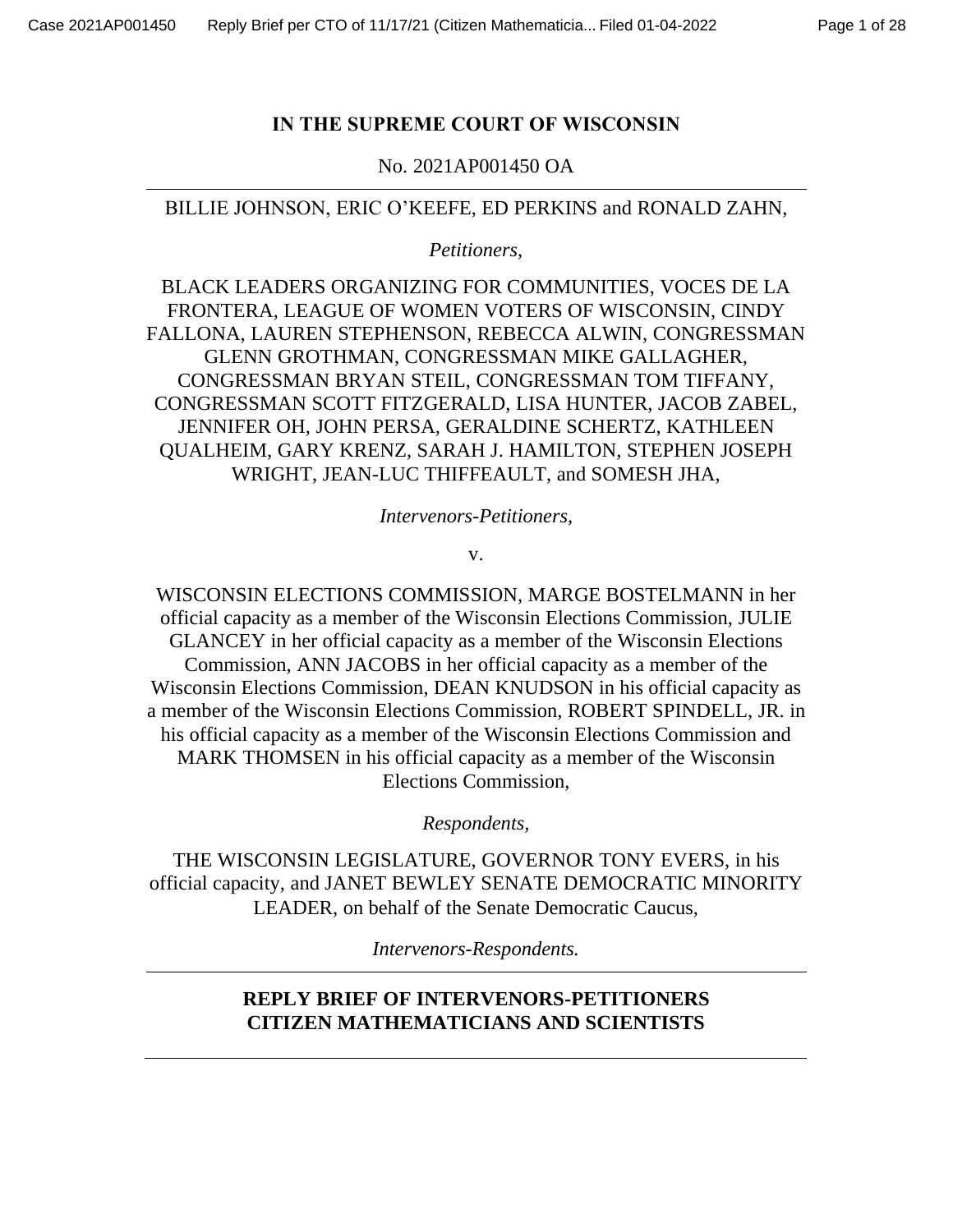Page 2 of 28

Michael P. May SBN: 1011610 Sarah A. Zylstra SBN: 1033159 Tanner G. Jean-Louis SBN: 1122401 BOARDMAN & CLARK LLP 1 S. Pinckney Street, Suite 410 P.O. Box 927 Madison, WI 53701 Phone: (608) 257-9521 mmay@boardmanclark.com szlystra@boardmanclark.com tjeanlouis@boardmanclark.com

David J. Bradford \*PHV JENNER & BLOCK LLP 353 N. Clark Street Chicago, IL 60654 Phone: (312) 923-2975 dbradford@jenner.com

Jessica Ring Amunson \*PHV Sam Hirsch \*PHV Rebecca Fate \*PHV JENNER & BLOCK LLP 1099 New York Avenue, NW Washington, D.C. 20001 Phone: (202) 639-6000 jamunson@jenner.com shirsch@jenner.com rfate@jenner.com

Elizabeth Edmondson \*PHV Olivia Hoffman \*PHV JENNER & BLOCK LLP 1155 Avenue of the Americas New York, NY 10036 Phone: (212) 891-1600 eedmondson@jenner.com ohoffman@jenner.com

*Attorneys for Intervenors-Petitioners Citizen Mathematicians and Scientists Gary Krenz, et al.*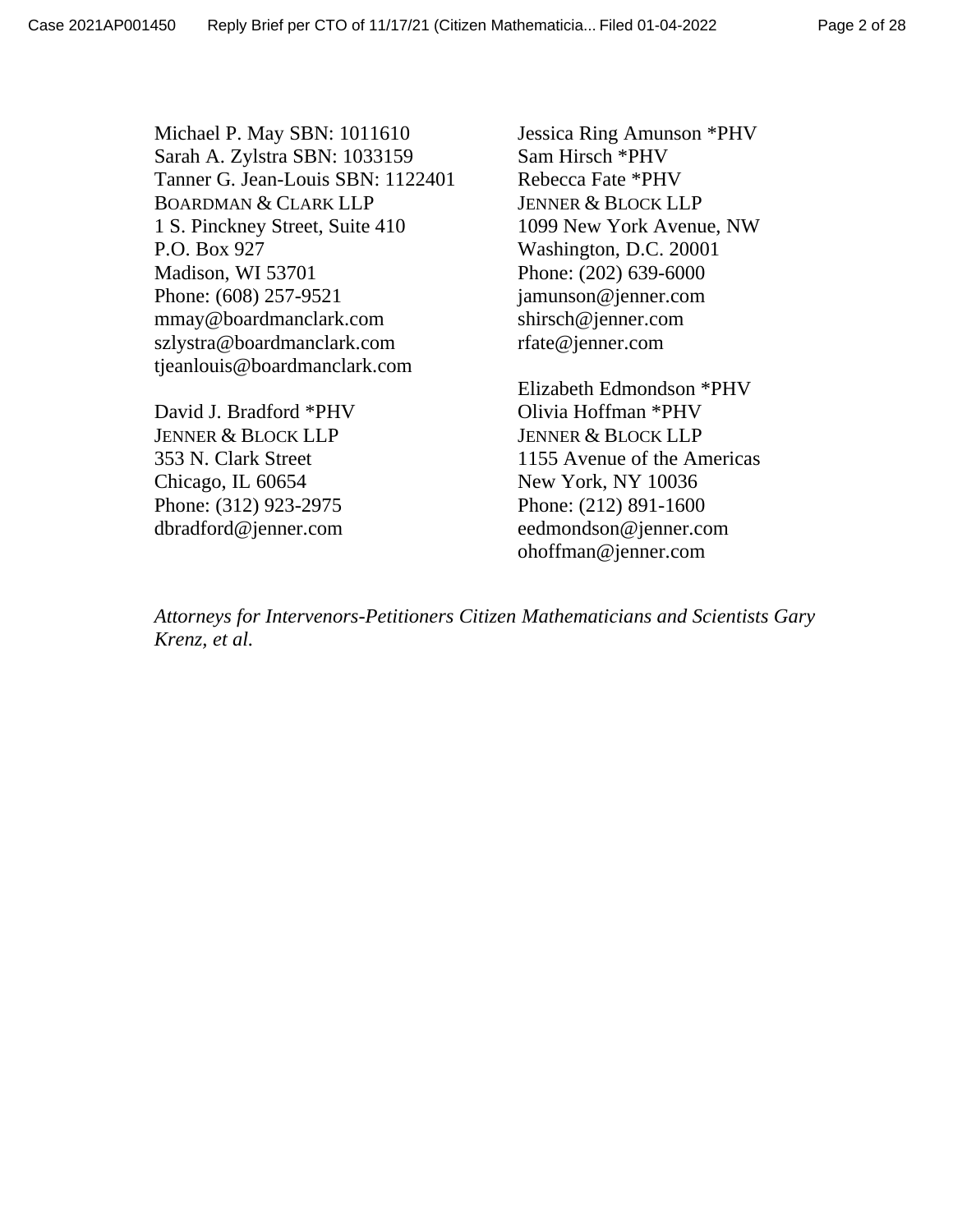# **TABLE OF CONTENTS**

| $\mathbf{I}$ . | THE MATHSCI MAPS IMPLEMENT A "LEAST                                                  |
|----------------|--------------------------------------------------------------------------------------|
| II.            | THE MATHSCI MAPS ARE BEST ON POPULATION                                              |
| Ш.             | THE MATHSCI MAPS RESPECT THE MANDATE TO<br>AVOID SPLITTING COUNTIES UNNECESSARILY 13 |
| IV.            | THE MATHSCI MAPS ARE THE MOST COMPACT,<br>GIVEN POPULATION EQUALITY.  17             |
| V.             | THE MATHSCI MAPS COMPLY WITH THE VRA20                                               |
| VI.            | THIS COURT SHOULD NOT PICK POLITICAL SIDES.                                          |
| VII.           | THE MATHSCI MAPS BEST RESPECT TRADITIONAL                                            |
|                |                                                                                      |
|                |                                                                                      |
|                | CERTIFICATION OF COMPLIANCE WITH RULE 809.19(12). 26                                 |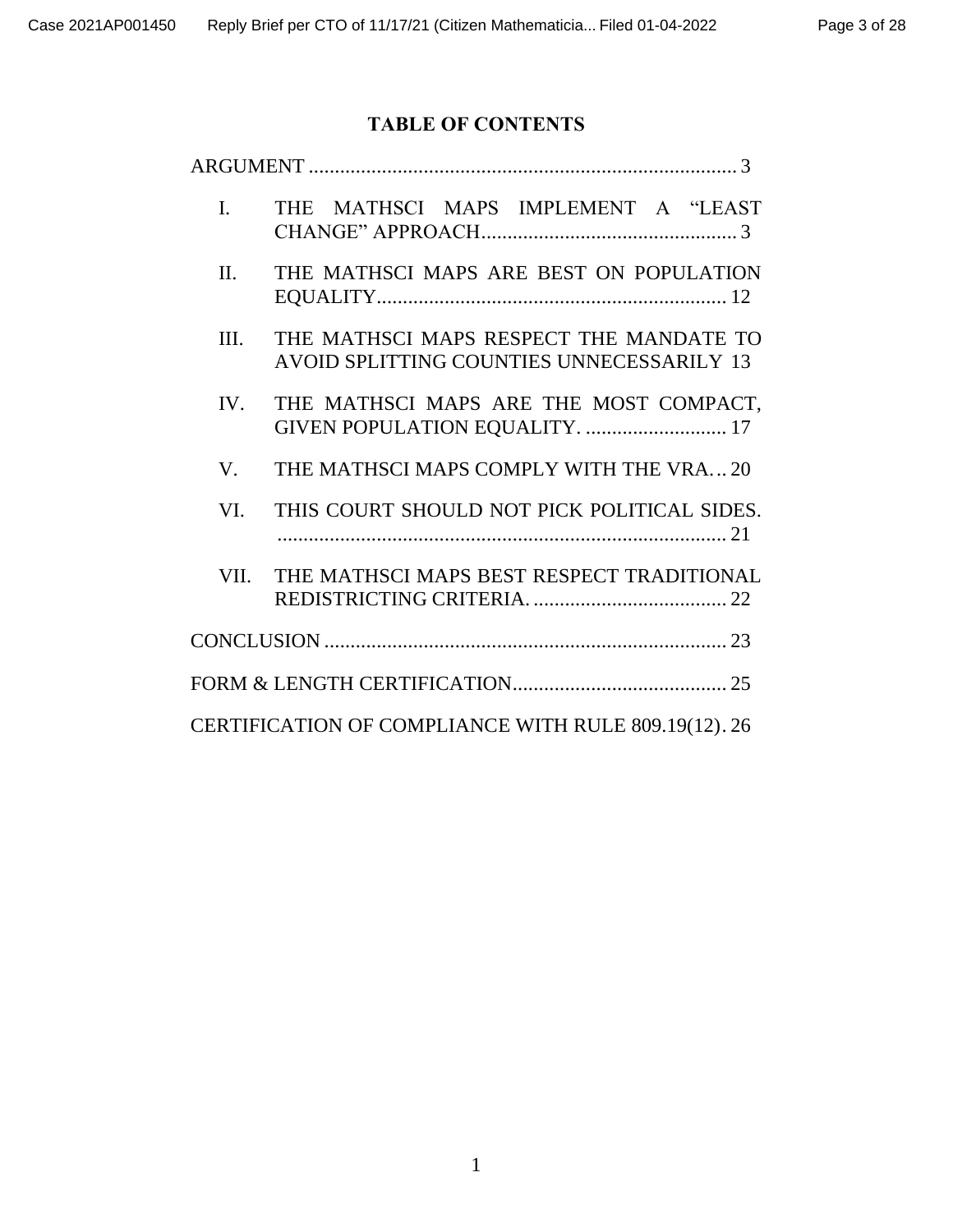## **TABLE OF AUTHORITIES**

## **CASES**

| State ex rel. Kalal v. Circuit Court for Dane County, 2004 |  |
|------------------------------------------------------------|--|
| <b>CONSTITUTIONAL PROVISIONS</b>                           |  |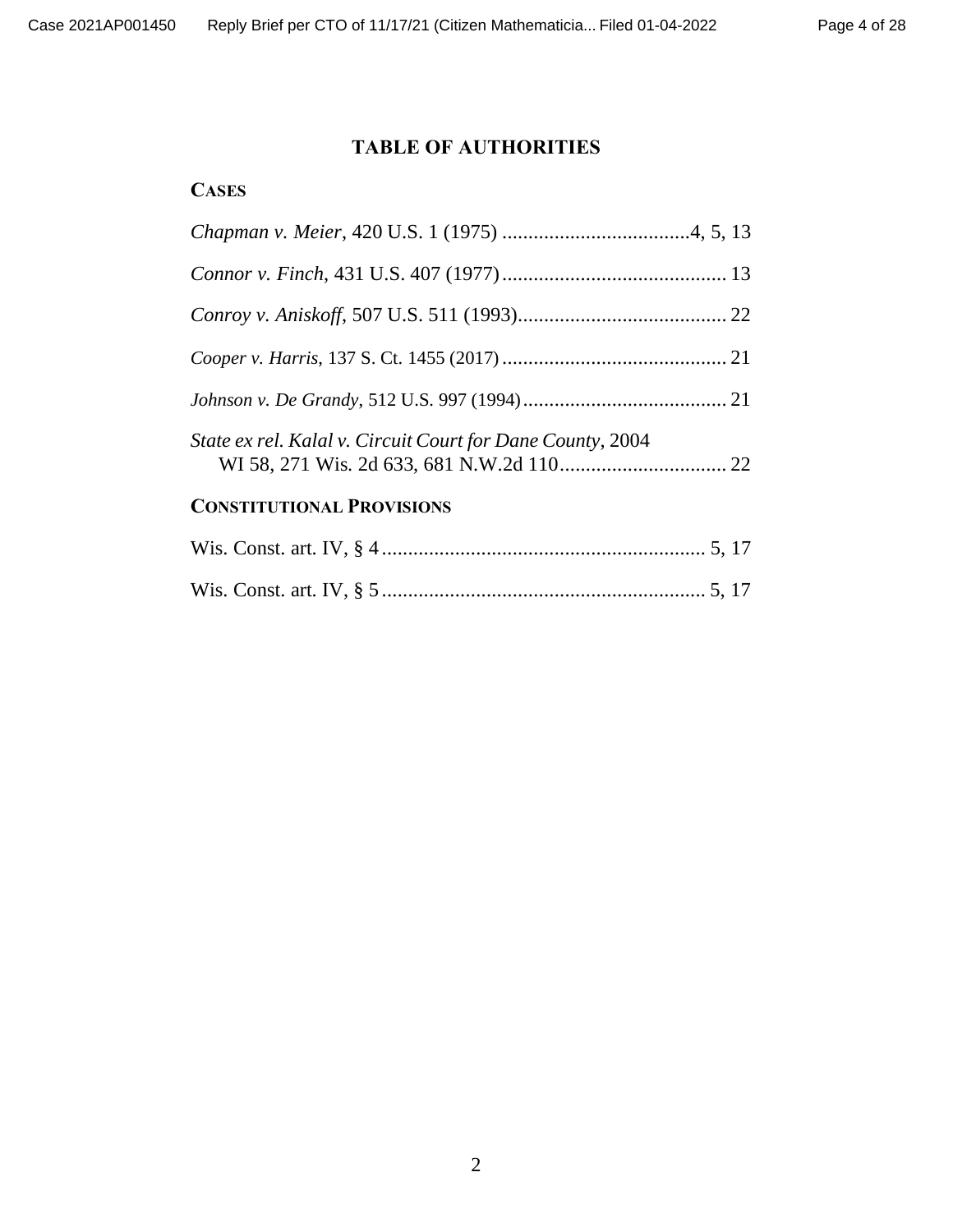Intervenors-Petitioners Citizen Mathematicians and Scientists respectfully submit this reply brief in support of the MathSci Maps.

#### **ARGUMENT**

## **I. THE MATHSCI MAPS IMPLEMENT A "LEAST CHANGE" APPROACH.**

Unable to explain why their maps have not fully complied with all applicable legal requirements as well as the MathSci Maps do, several parties instead ask the Court to simply ignore the MathSci Maps for not being "least change" enough. *See, e.g.*, Legislature Resp. Br. 7; BLOC Resp. Br. 23. That is the wrong reading of this Court's Order. Least change does not and cannot mean that minimizing changes to the enacted map takes precedence over compliance with the mandates of the U.S. and Wisconsin Constitutions. *See* MathSci Resp. Br. 4 (citing Order ¶¶8, 72).

To be clear, the MathSci Congressional Maps are almost indistinguishable from all other parties' maps with respect to the coreretention least-change metric used by all parties (the range among the parties' maps runs from 91.5% to 94.5%), so that is not a valid criticism of the MathSci Congressional Maps at all. DeFord Report 11. And although the MathSci Senate and Assembly Maps admittedly move more people than other parties' maps, $<sup>1</sup>$  these changes were made to</sup> conform the existing district boundaries to the law in strict compliance

<sup>&</sup>lt;sup>1</sup> The MathSci Maps outperform some parties' maps on other metrics of least change, including preserved internal edges and area displacement. DeFord Report 11, 16. And contrary to the Congressmen's critique (Congressmen's Resp. Br. 17– 18), these types of least-change metrics are grounded in both the Order, *see* Order ¶83 (Hagedorn, J., concurring), and common sense, as they show that mapmakers have minimized modification to district boundaries.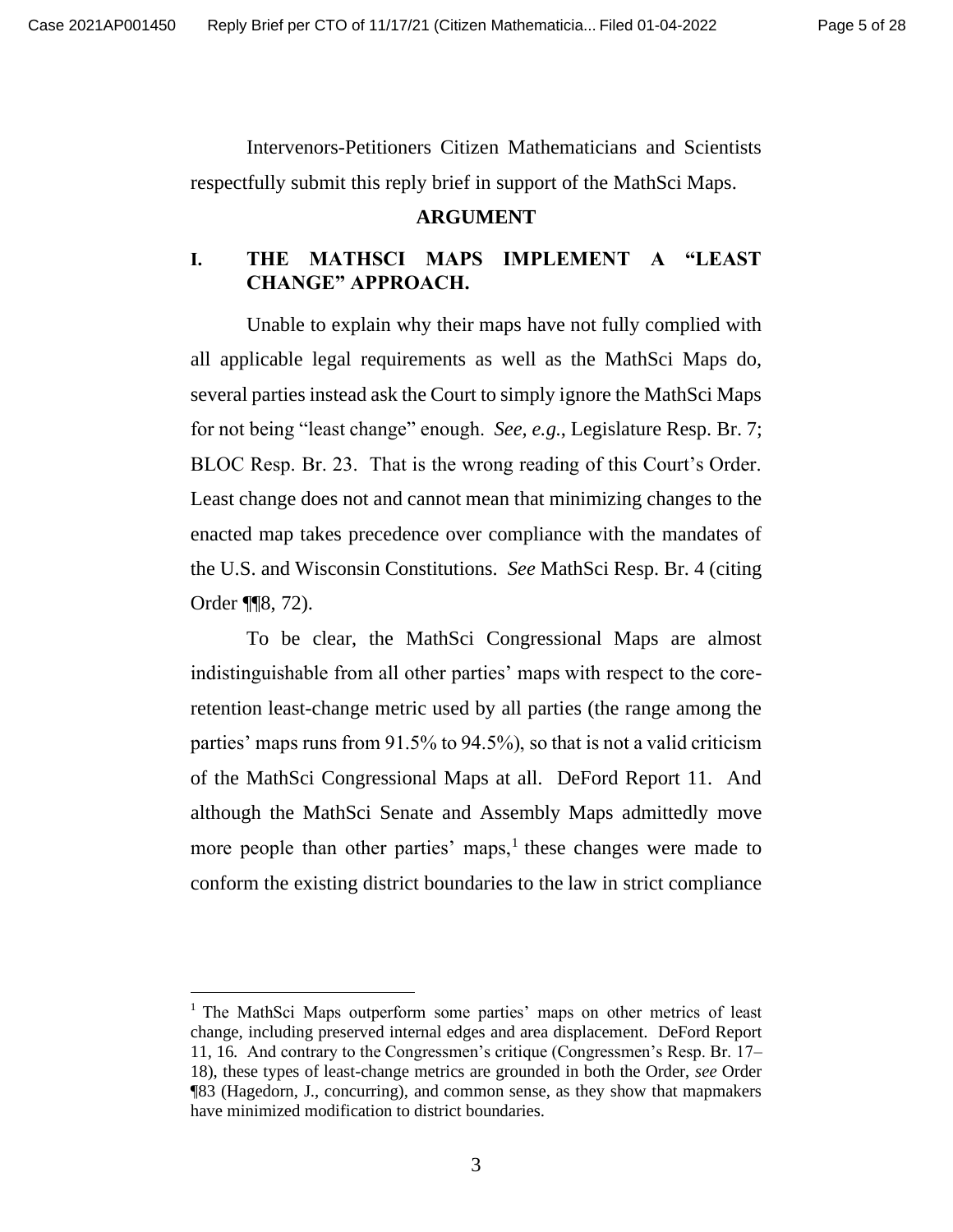with this Court's Order. Order ¶78.<sup>2</sup> Thus, the MathSci Maps do exactly what this Court prescribed, using the existing maps as a template and modifying them to remedy constitutional or statutory deficiencies. *Id*.

Indeed, the U.S. Supreme Court has counseled that strict compliance with applicable legal requirements is even *more* important for a court-ordered plan than for one enacted by a legislature. Pursuant to the U.S. Supreme Court's guidance in *Chapman v. Meier*, 420 U.S. 1, 26 (1975), a court drawing legislative maps must minimize population deviation first and then justify any remaining deviations by specific reference to state-law mandates. 420 U.S. at 26; *see also* Order ¶28 ("[T]here should be as close an approximation to exactness [in population] as possible" (quoting *State ex rel. Att'y Gen. v. Cunningham*, 81 Wis. 440, 484, 51 N.W. 724 (1892)); Order ¶¶35–37 (describing the mandates of the Wisconsin Constitution that may justify less than perfect population equality in legislative maps). Likewise, a court drawing congressional maps first must achieve perfect population equality before applying any other state policies.

The Legislature thus gets U.S. Supreme Court precedent partly right when it states that the way for a Court to avoid the "taint of arbitrariness" is to select the plan with the absolute lowest population deviation. Legislative Resp. Br. 8–9 (quoting *Connor v. Finch*, 431 U.S. 407, 415 (1977)). But the Legislature is wrong to suggest that minimizing changes from the enacted maps can justify deviations from

 $2$  The MathSci proposed Senate and Assembly Maps perform similarly to the other parties on alignment of district boundaries with either a county boundary or a boundary in the 2011 plan, demonstrating that the MathSci plans made only those moves that were necessary to comply with constitutional requirements. DeFord Reply Report 27.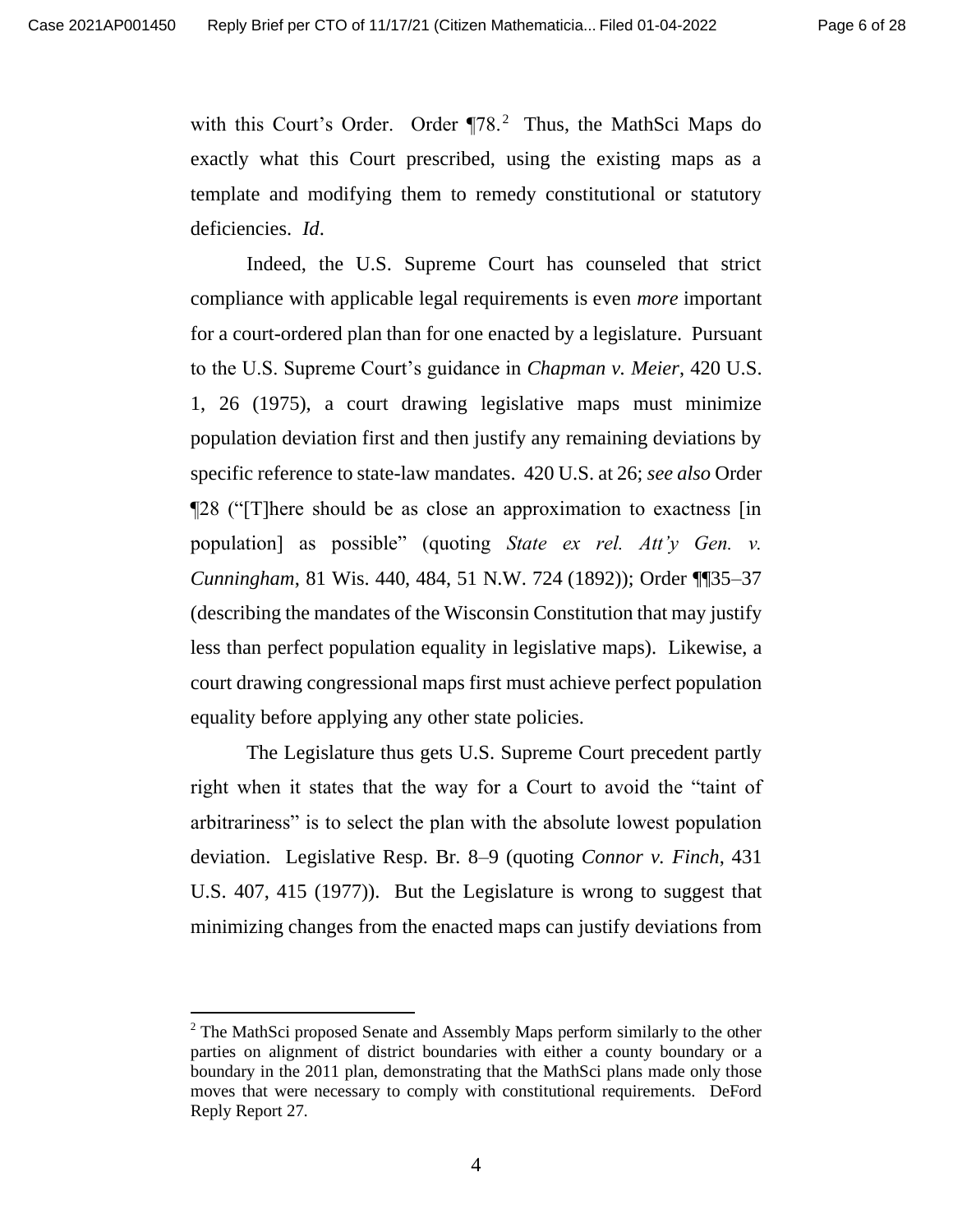perfect population equality.  $Id<sup>3</sup>$  As the Congressmen explain in their recent motion, this Court should not rely so heavily on least change that it fails to improve upon the 2011 enacted map's performance on applicable redistricting criteria, where improvement is possible. Congressmen Motion to Submit Modified Map 4–5. And contrary to the Governor's suggestion (Governor Resp. Br. 21), the metrics in the 2011 enacted map provide a floor, not a ceiling, for use in evaluating the proposed maps.

The MathSci Maps followed this Court's instructions. They modified the enacted maps to remedy malapportionment first and, in so doing, achieved lower population deviation than all other parties' maps. *See infra* section II. Other changes in the MathSci Legislative Maps effectuated the State's legal requirements, *see Chapman*, 420 U.S. at 26, namely, the Wisconsin Constitution's command that assembly (and thus senate) districts respect county, town, and ward lines, in that order, and be as compact and convenient as practicable. Wis. Const. art. IV, §§ 4–5. In fact, the MathSci Legislative Maps split markedly fewer counties and are as compact or nearly as compact as any other party's maps, while the MathSci Congressional Maps outperform all contenders on both county splits and compactness. *See infra* sections III and IV.

The parties that achieved "better" least-change scores on their legislative maps did so by failing to adhere strictly to one or more of these constitutional requirements. No party matched the MathSci Legislative Maps' level of population equality, DeFord Report 13, 17;

<sup>&</sup>lt;sup>3</sup> Oddly, the Legislature relies on least change to eliminate the only maps—the MathSci Maps—that outperform it on population equality, *see* Legislature Resp. Br. 6–7, but then criticizes the Governor on least change, despite the fact that the Governor moved fewer people, less area, and preserved more internal edges than the Legislature. DeFord Report 12, 16, 19.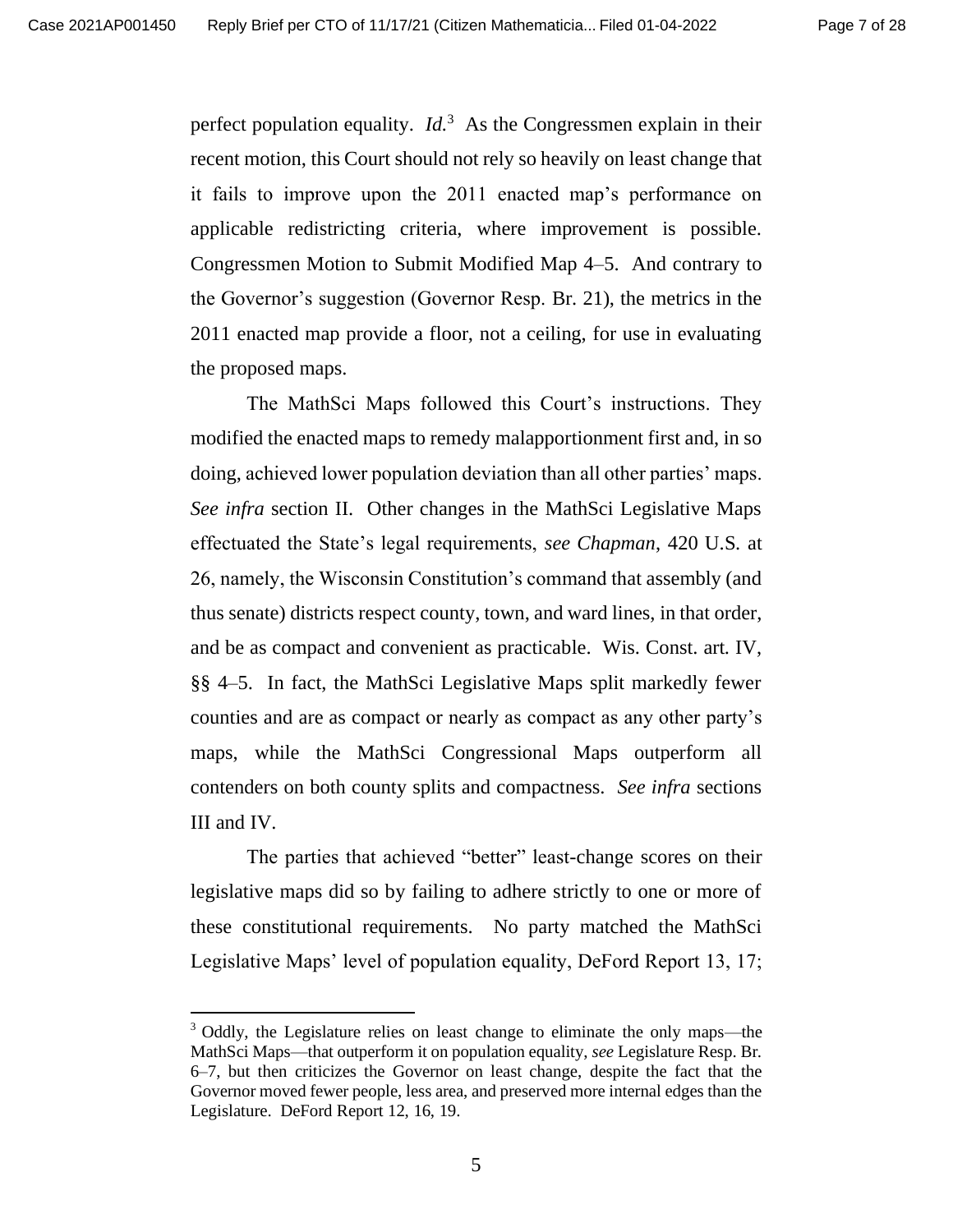and the only maps that came close to the MathSci Maps on population equality—the Legislature's—failed to rigorously implement other Wisconsin constitutional requirements, *id.* at 15–19.

This can be seen by comparing the different legislative maps on normalized metrics of population equality, county splits, and compactness—where the Citizen Mathematician and Scientists' MathSci Maps (labeled "CMS" maps in the graphics) systematically outperform their competitors: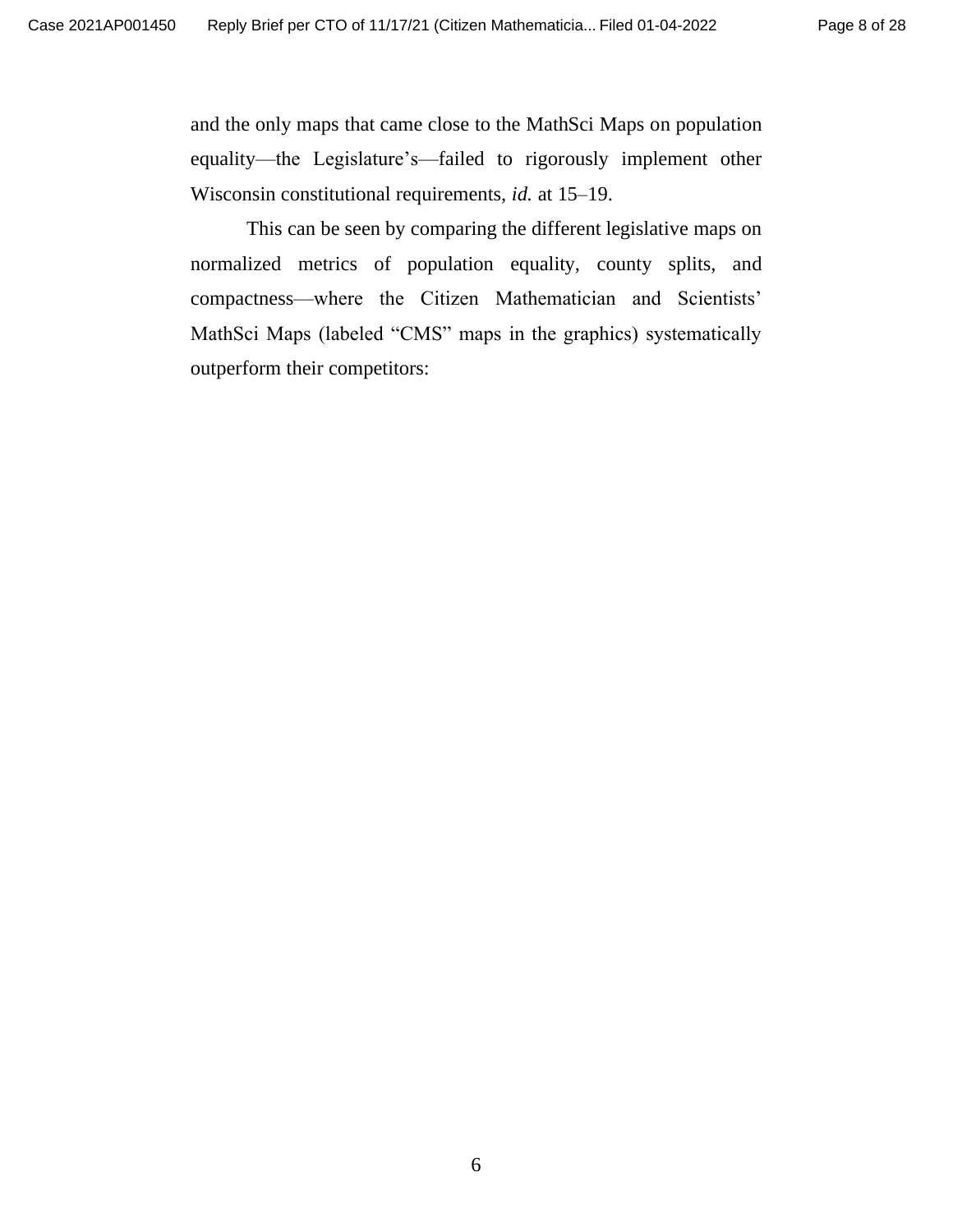

DeFord Reply Report 17–18, 35. The consequences on a district level can be seen in the different maps' approach to specific counties, such as Dodge County, where the changes made by the MathSci Maps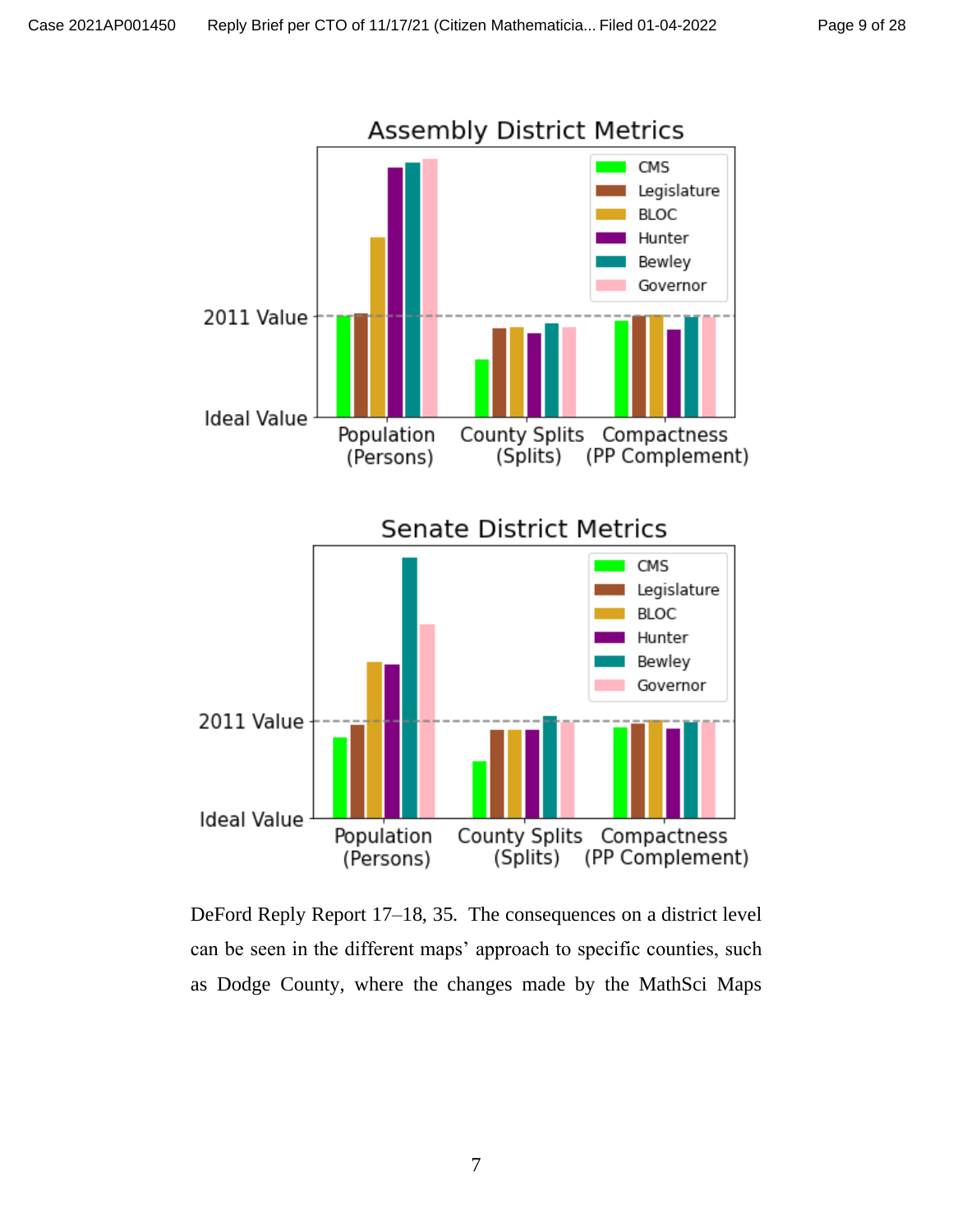(unlike changes made by other parties) eliminated unnecessary county splits in the 2011 enacted maps.<sup>4</sup>

<sup>&</sup>lt;sup>4</sup> The splits counted by the figure are "unnecessary" because they exceed those required by county population. DeFord Reply Rep. 9–11.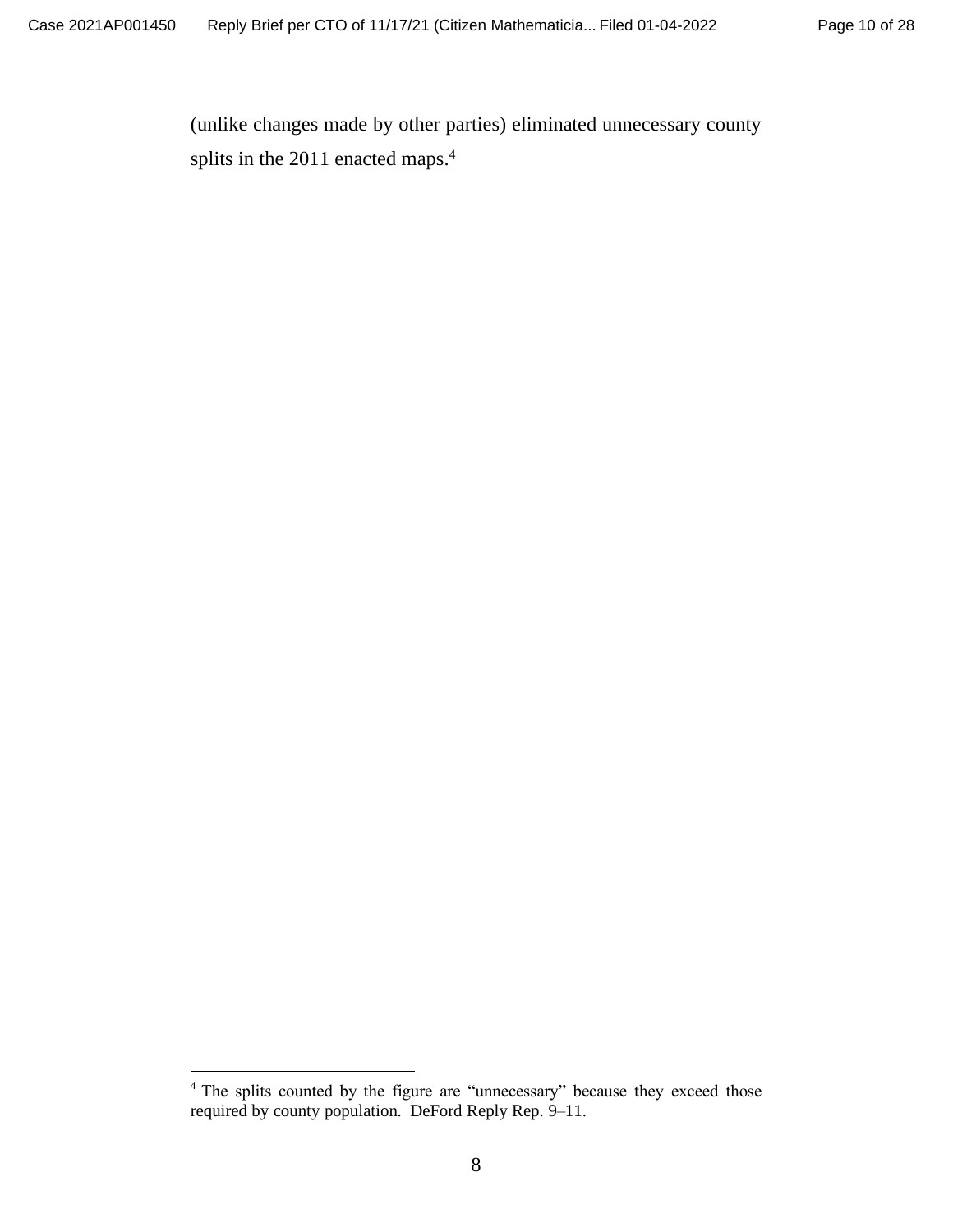

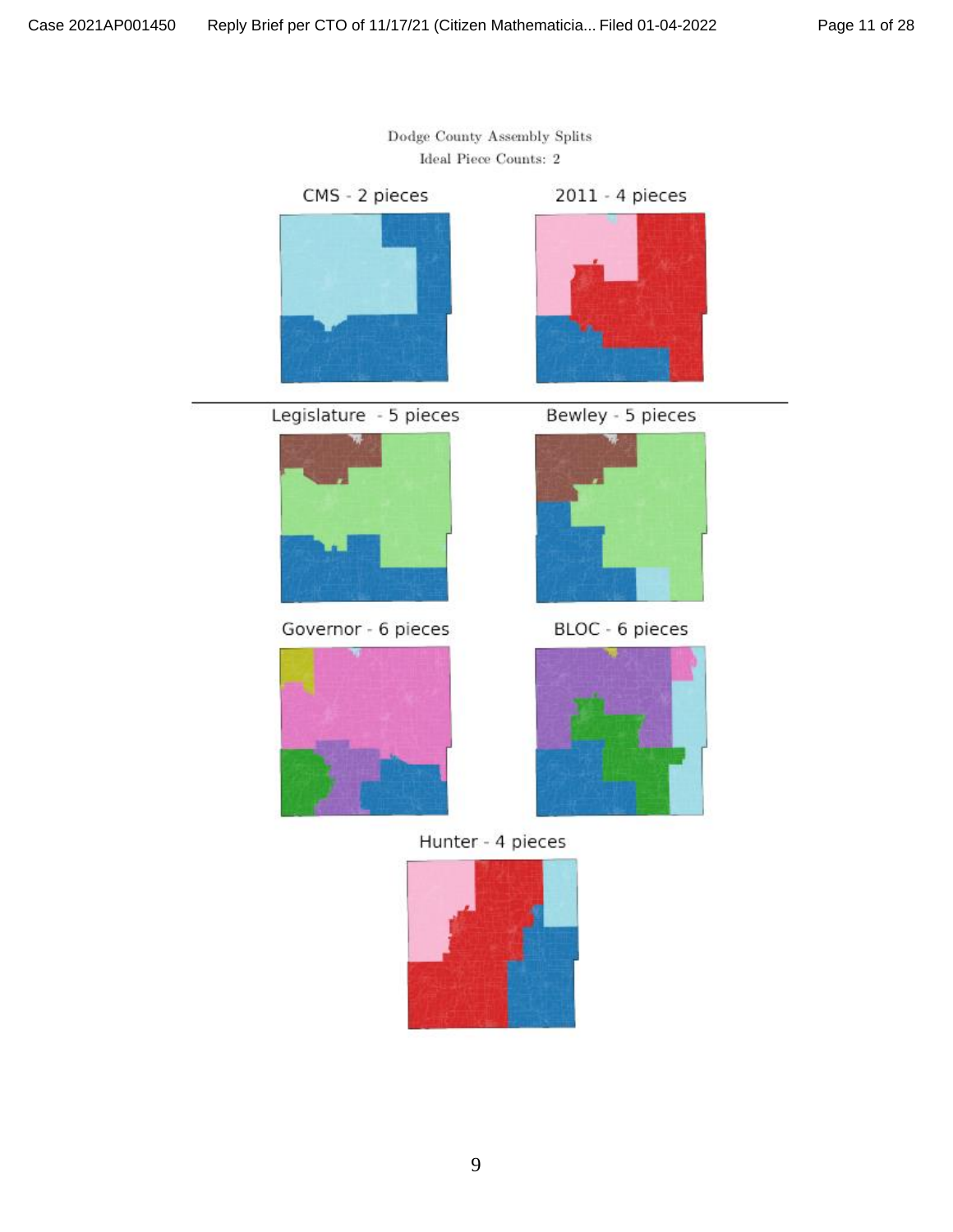

Dodge County Senate Splits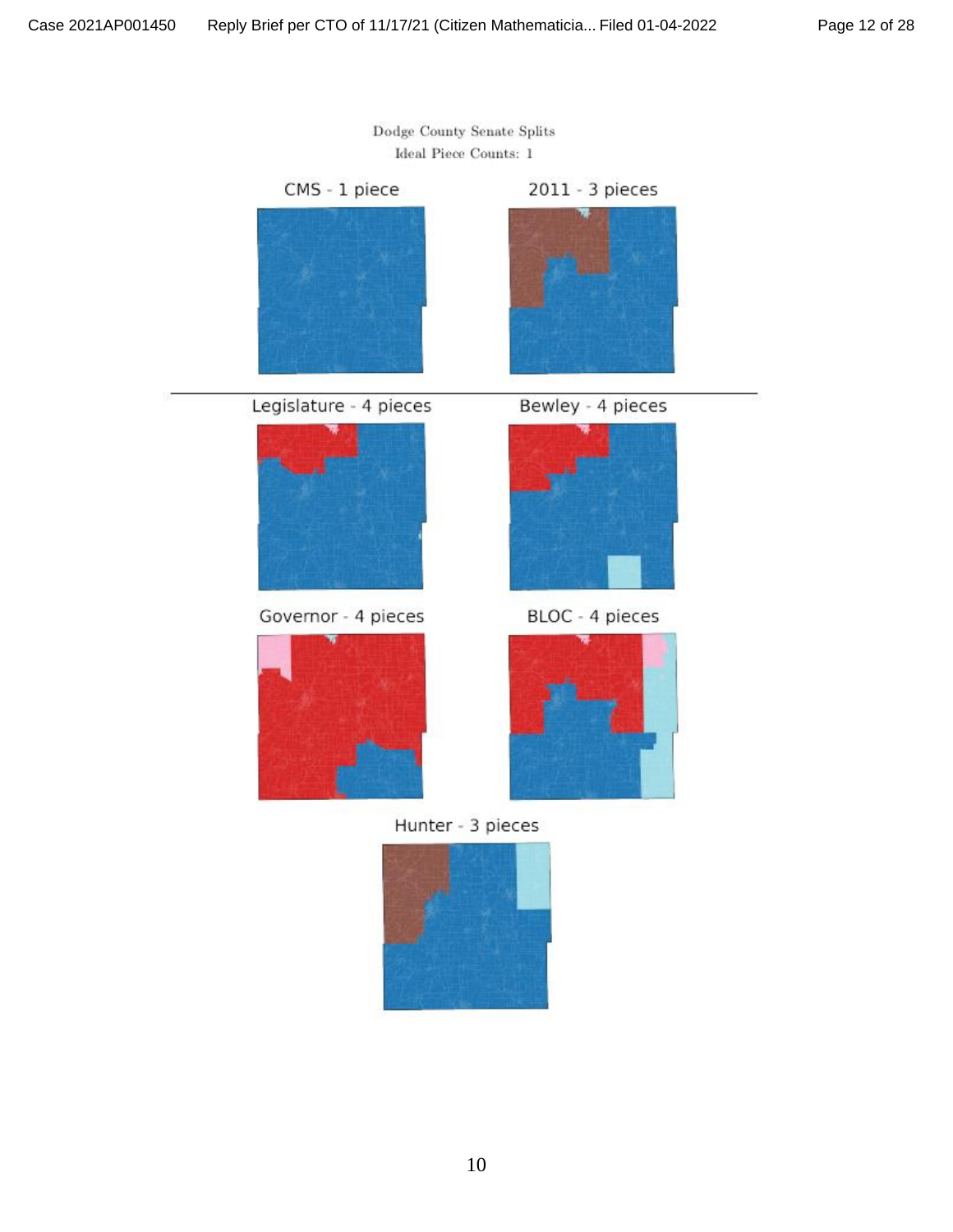DeFord Reply Report 10–11.

Similarly, the MathSci Congressional Map eliminated unnecessary county splits, such as those in Waukesha County.

> Waukesha County Congressional Splits Ideal Piece Counts: 1



Legislature - 3 pieces







Hunter - 1 piece



DeFord Reply Report 31.

The MathSci Maps thus best balance a least-change approach with this Court's obligations to satisfy constitutional mandates in redistricting.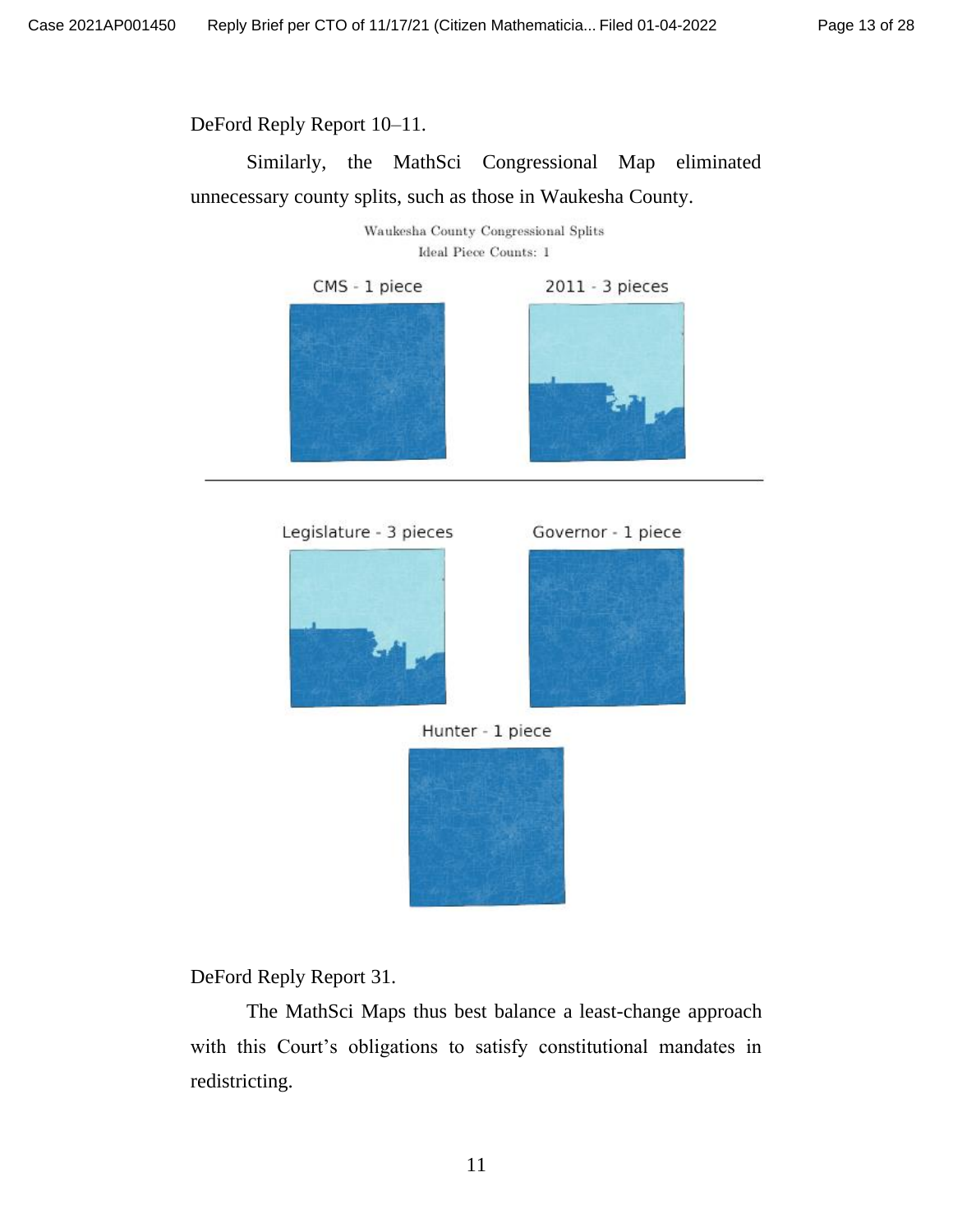# **II. THE MATHSCI MAPS ARE BEST ON POPULATION EQUALITY.**

On the congressional plans, while all parties come close, two parties (Governor and Hunter) fail to achieve perfect population equality as required by Article I, Section 2 of the U.S. Constitution. And on the legislative plans, there is no question that the MathSci Maps best achieve population equality.



Assembly District Maximum Population Deviation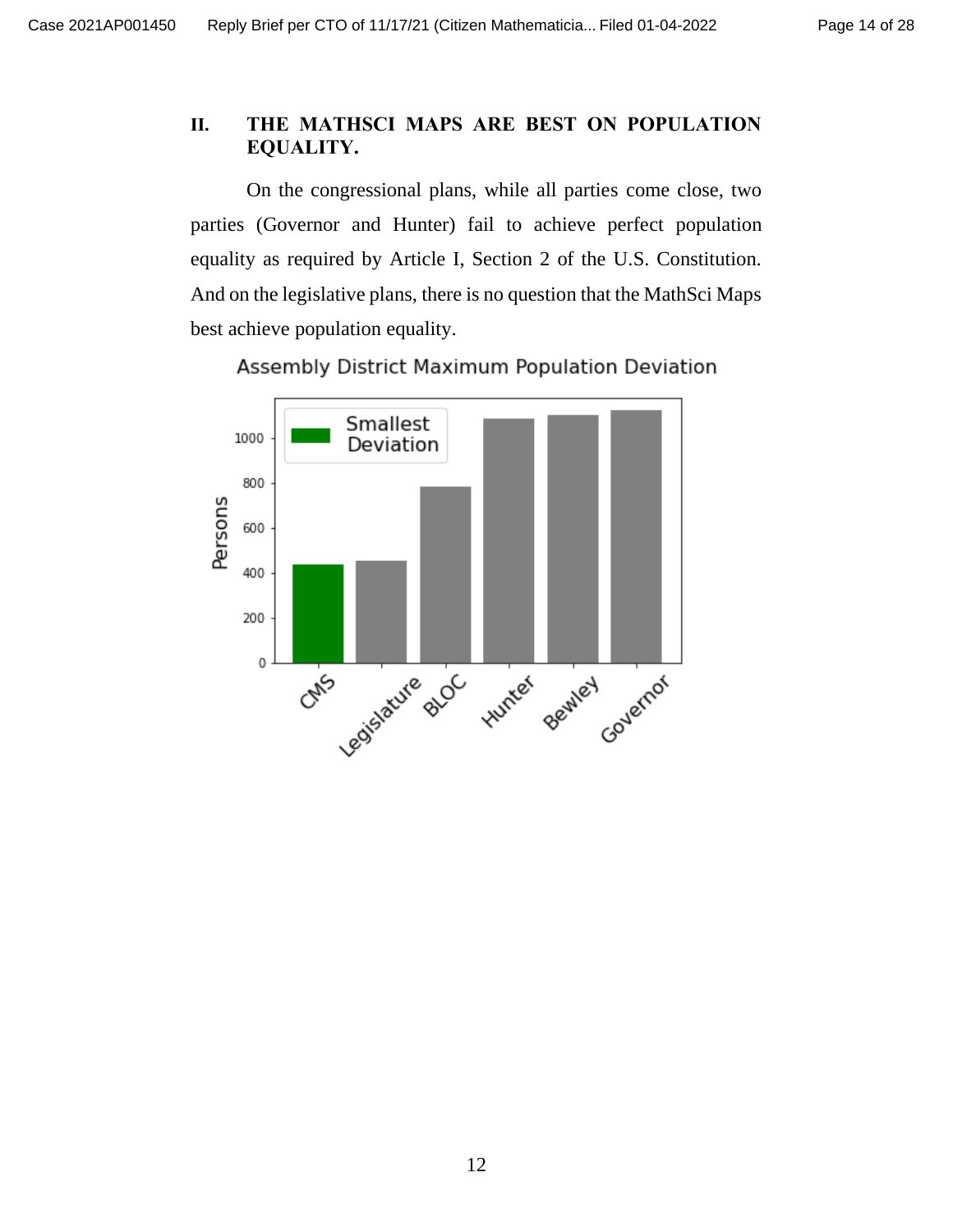

Senate District Maximum Population Deviation

DeFord Reply Rep. 1–2.

Population equality is the most important factor to consider in a redistricting case. *See Chapman*, 420 U.S. at 26–27. Choosing the MathSci Maps would thus avoid the "taint of arbitrariness" that would arise if the Court chose any of the maps with higher deviations. *Connor v. Finch*, 431 U.S. 407, 415 (1977).

## **III. THE MATHSCI MAPS RESPECT THE MANDATE TO AVOID SPLITTING COUNTIES UNNECESSARILY.**

Likewise, the MathSci Legislative Maps most rigorously implement the Wisconsin Constitution's command that district boundaries follow county, town, and ward lines wherever possible and in that order of priority. MathSci Resp. Br. 8–10 (citing Wis. Const. art. IV, § 4). And although preserving political subdivisions applies less strictly to congressional maps, the MathSci Congressional Map is hands-down the best on these criteria, splitting fewer counties,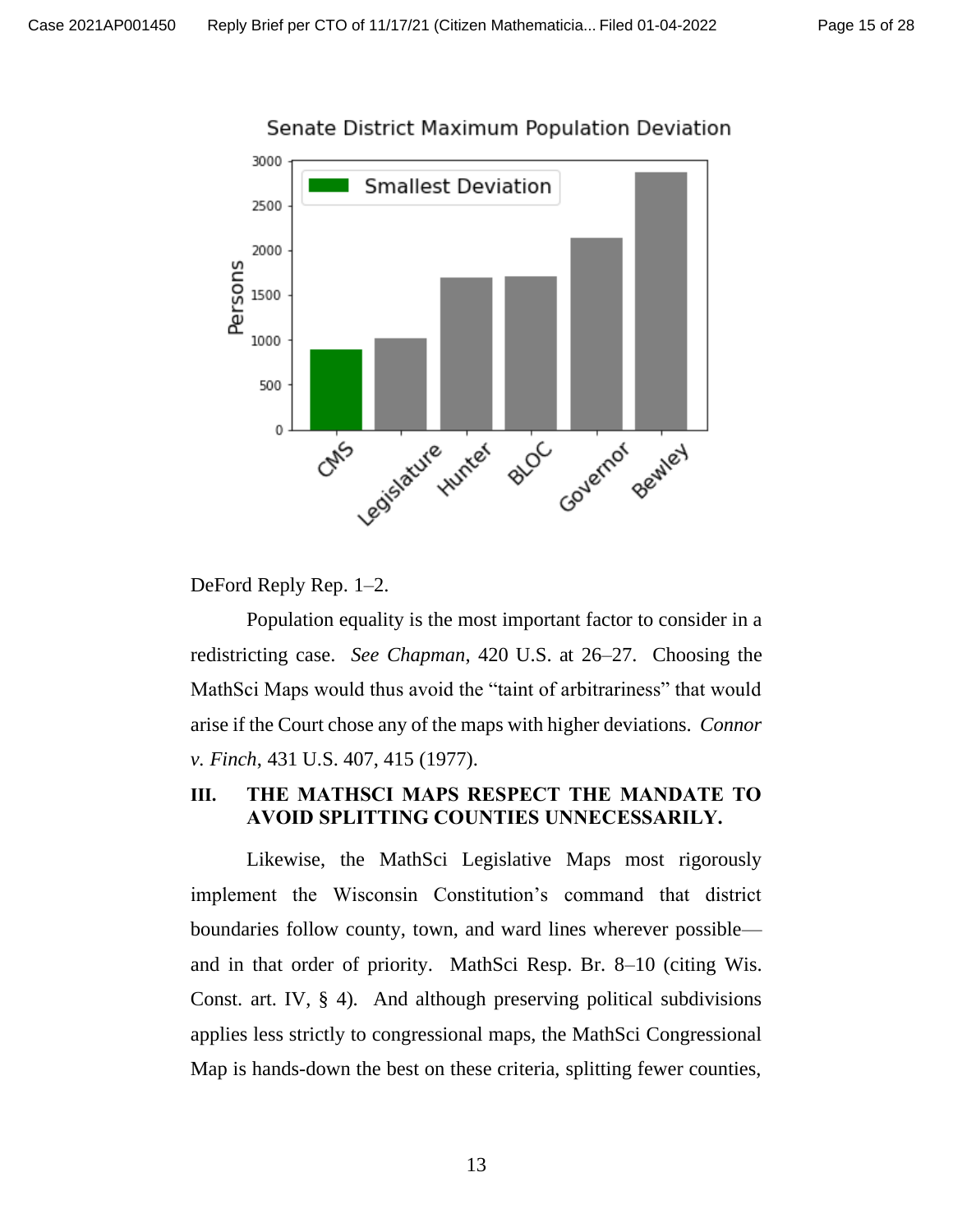towns, and wards than any other congressional plan. MathSci Resp. Br. 14.

Three parties—BLOC, the Governor, and Hunter—simply neglect ward lines in their legislative plans. DeFord Report 15, 18. The remaining parties fail to prioritize drawing districts along county lines as the Constitution requires. This is evident from comparing the extent to which the plans split counties more than is required by their populations (since larger counties necessarily must be split into a certain number of pieces):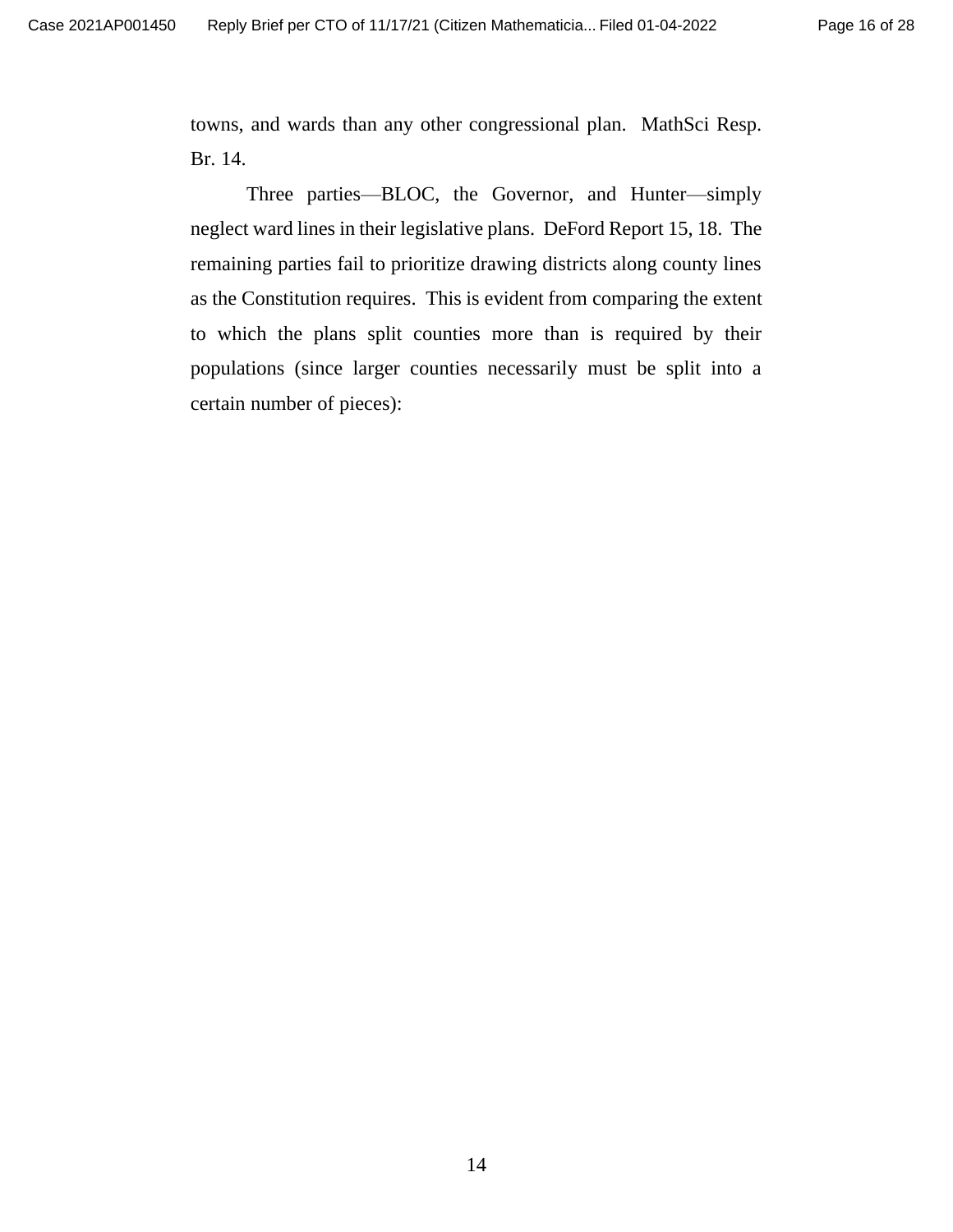

Figure 3: Percentage of Intact Counties in Assembly Proposals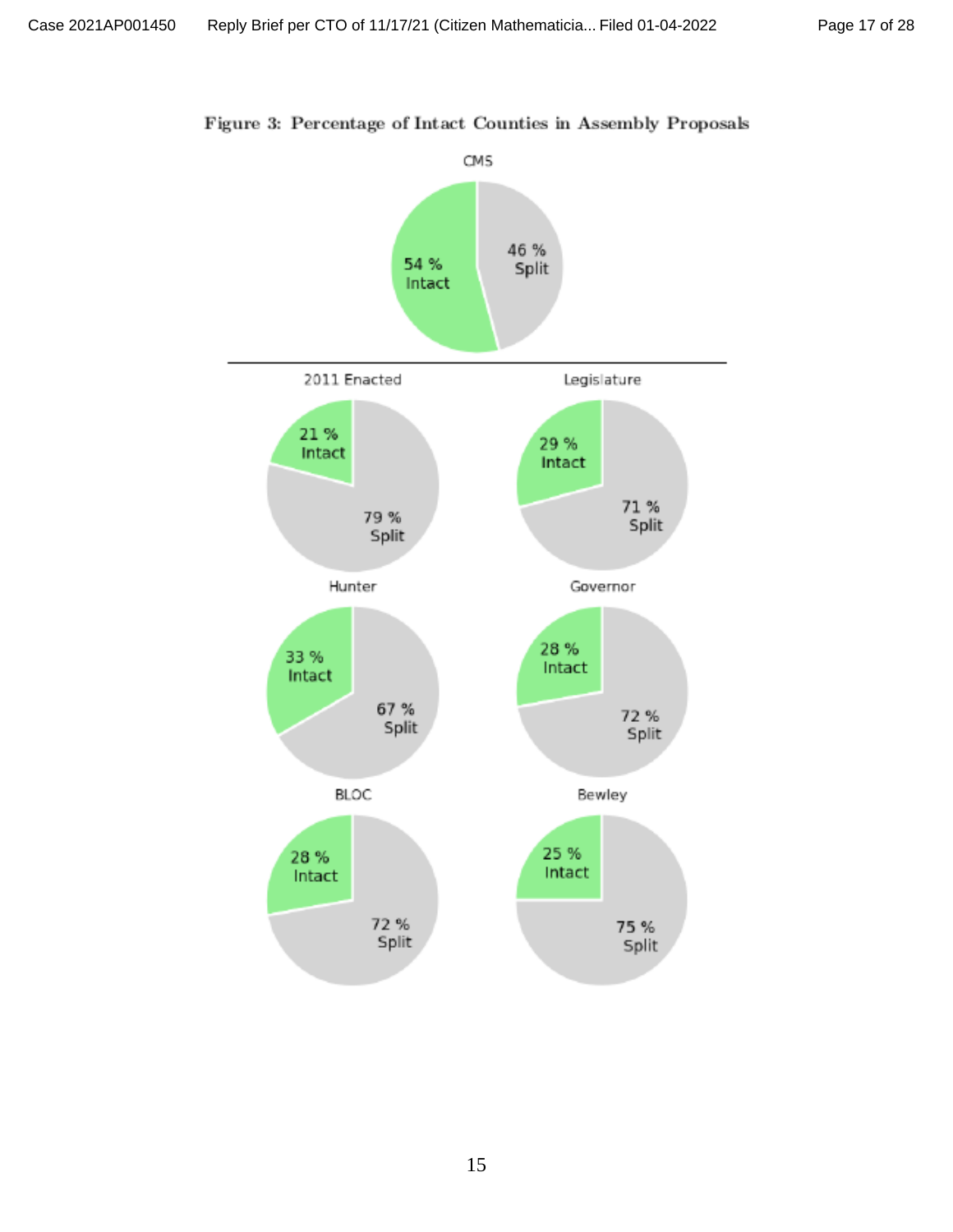

Figure 4: Percentage of Intact Counties in Senate Proposals

DeFord Reply Report 6–8.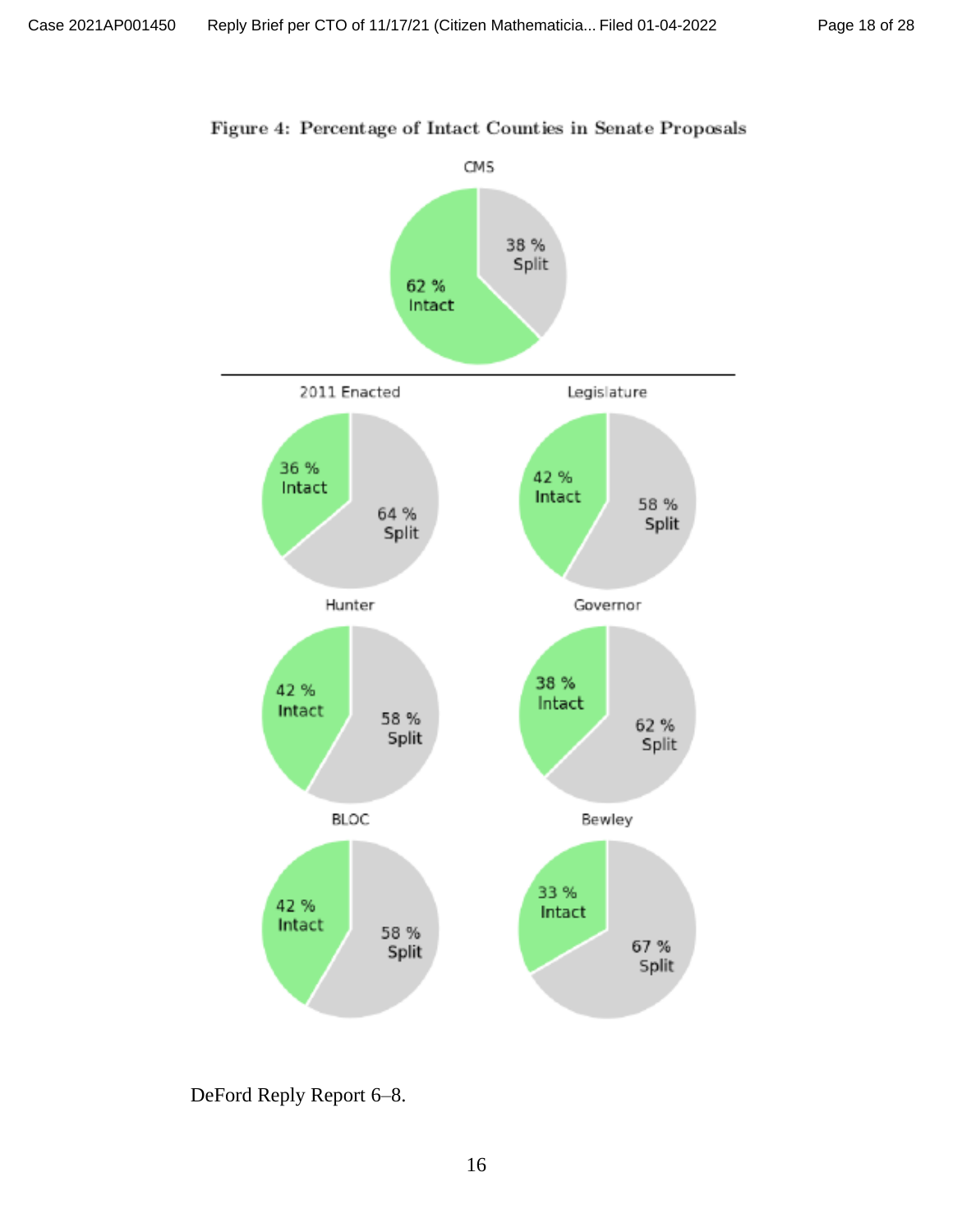The extent to which parties' district boundaries follow *municipal* lines cannot compensate for a failure to follow county lines, given both counties' relative priority, MathSci Resp. Br. 9 (citing *Cunningham*, 81 Wis. at 521 (Lyon, C.J., concurring)), and the fact that city and village borders are not constitutionally protected. *Id*. 8–9; *accord* Governor Resp. Br. 20. And it is the MathSci Maps that perform well on *town* splits. *See* Ansolabehere Suppl. Report 12, 16, 18.

Accordingly, the MathSci Legislative Maps perform best on the Wisconsin Constitution's dictate that district borders follow first county, then town, and finally ward lines. And the MathSci Congressional Map likewise bests every other plan on these metrics. MathSci Resp. Br. 14.

### **IV. THE MATHSCI MAPS ARE THE MOST COMPACT, GIVEN POPULATION EQUALITY.**

The MathSci Maps also score best or second-best on all mean compactness metrics across the proposed maps. The MathSci Congressional Map is objectively the most compact of all congressional proposals under any relevant measure. And the MathSci Legislative Maps are bested only by a proposal (Hunter's) that performs measurably worse on the most important redistricting criteria: population equality. The MathSci Maps thus adhere to the Wisconsin Constitution's dictate that assembly districts be as "compact" as practicable and senate districts be "convenient." Wis. Const. art. IV, §§ 4–5. Although these state constitutional requirements do not textually apply to congressional districts, all parties recognize that congressional districts likewise should be compact and convenient.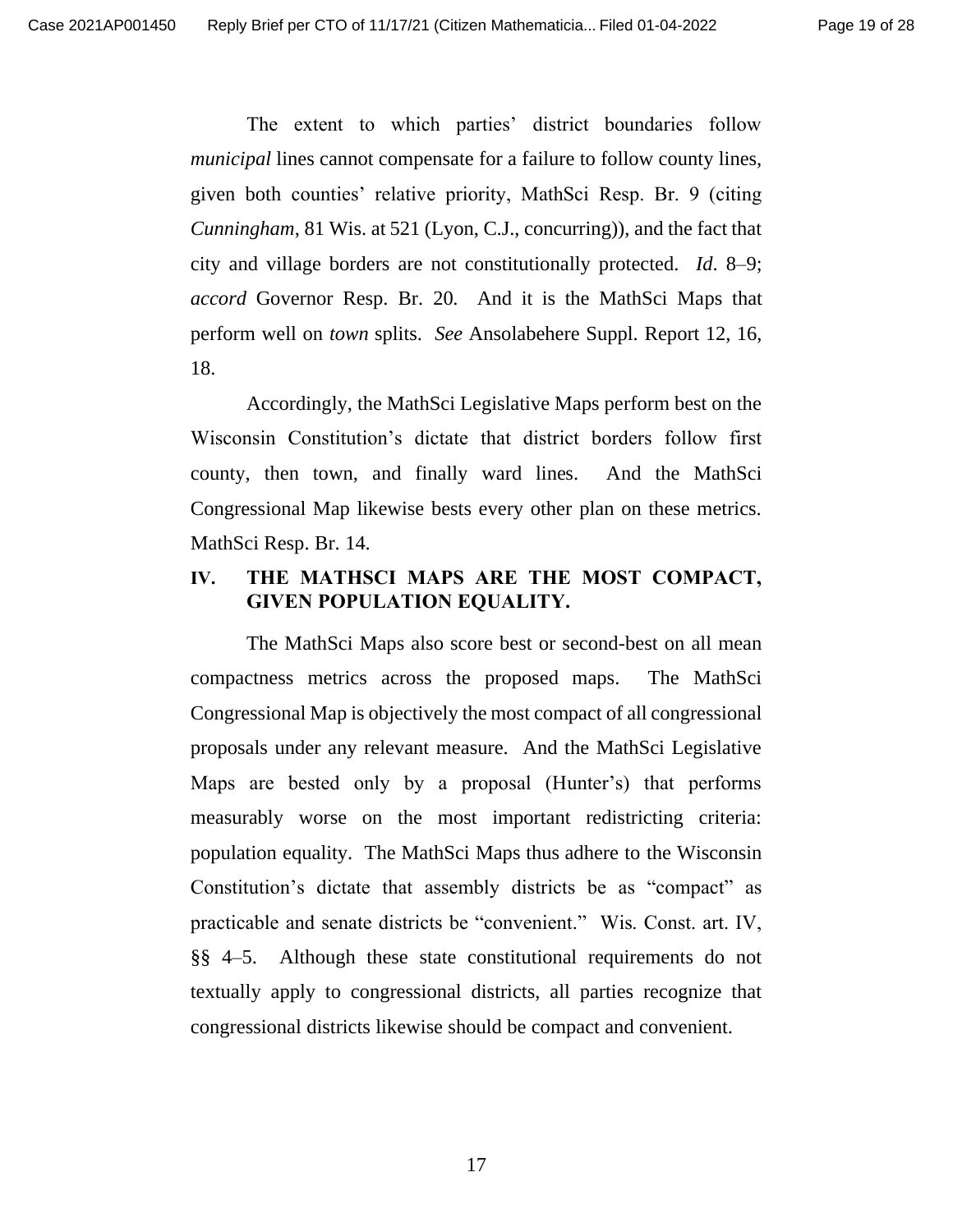Although one might imagine that there must be trade-offs between compactness and population balance, the MathSci Maps balance them to a remarkable degree, as these graphs demonstrate.





DeFord Reply Report 3–4.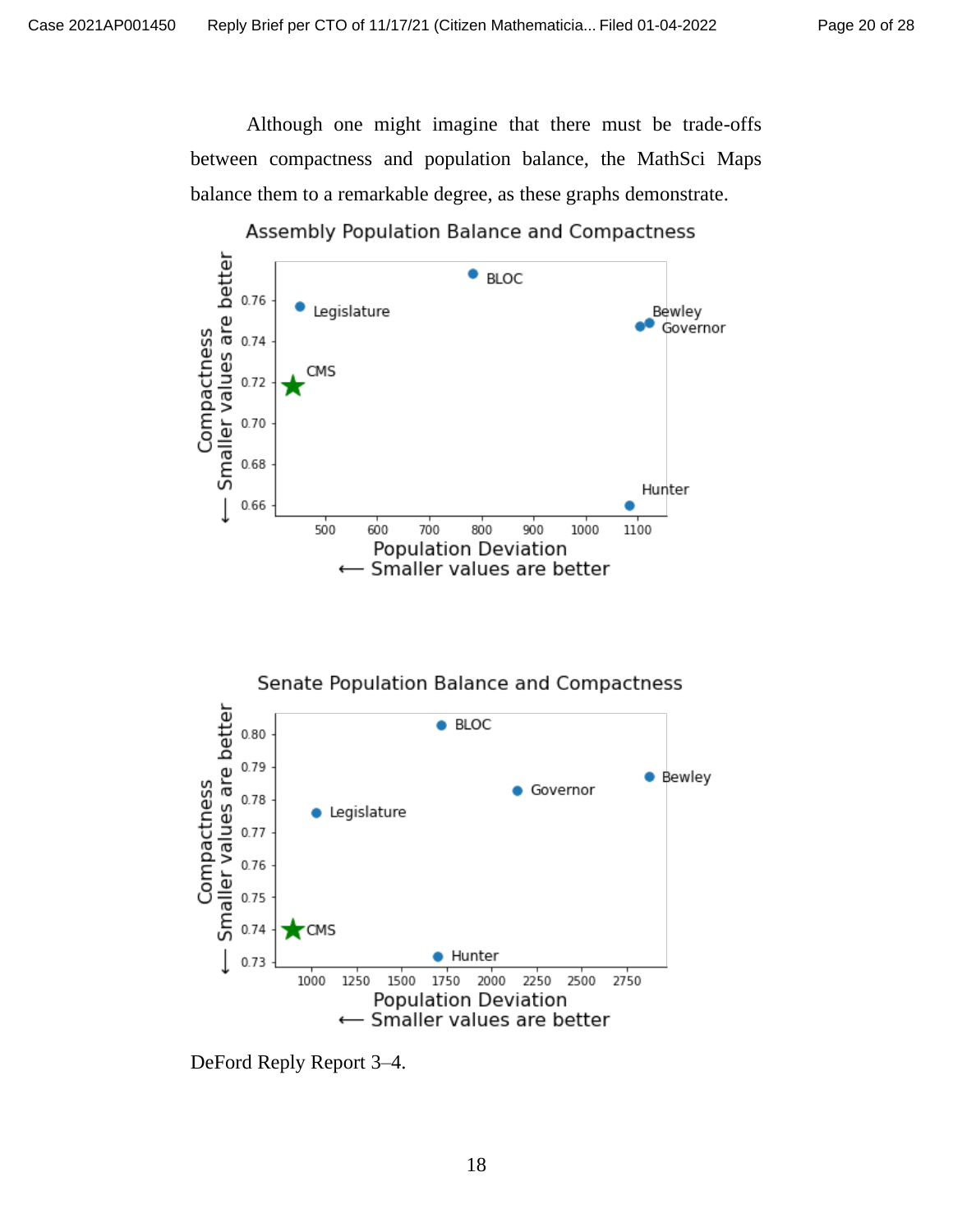As examples of the differences in compactness, the following maps compare two individual MathSci districts (and their Polsby-Popper compactness scores) with their competitors' districts covering the same parts of Wisconsin—specifically Assembly District 20 and Senate District 13 (with higher being better).



# Assembly District 20 Overlays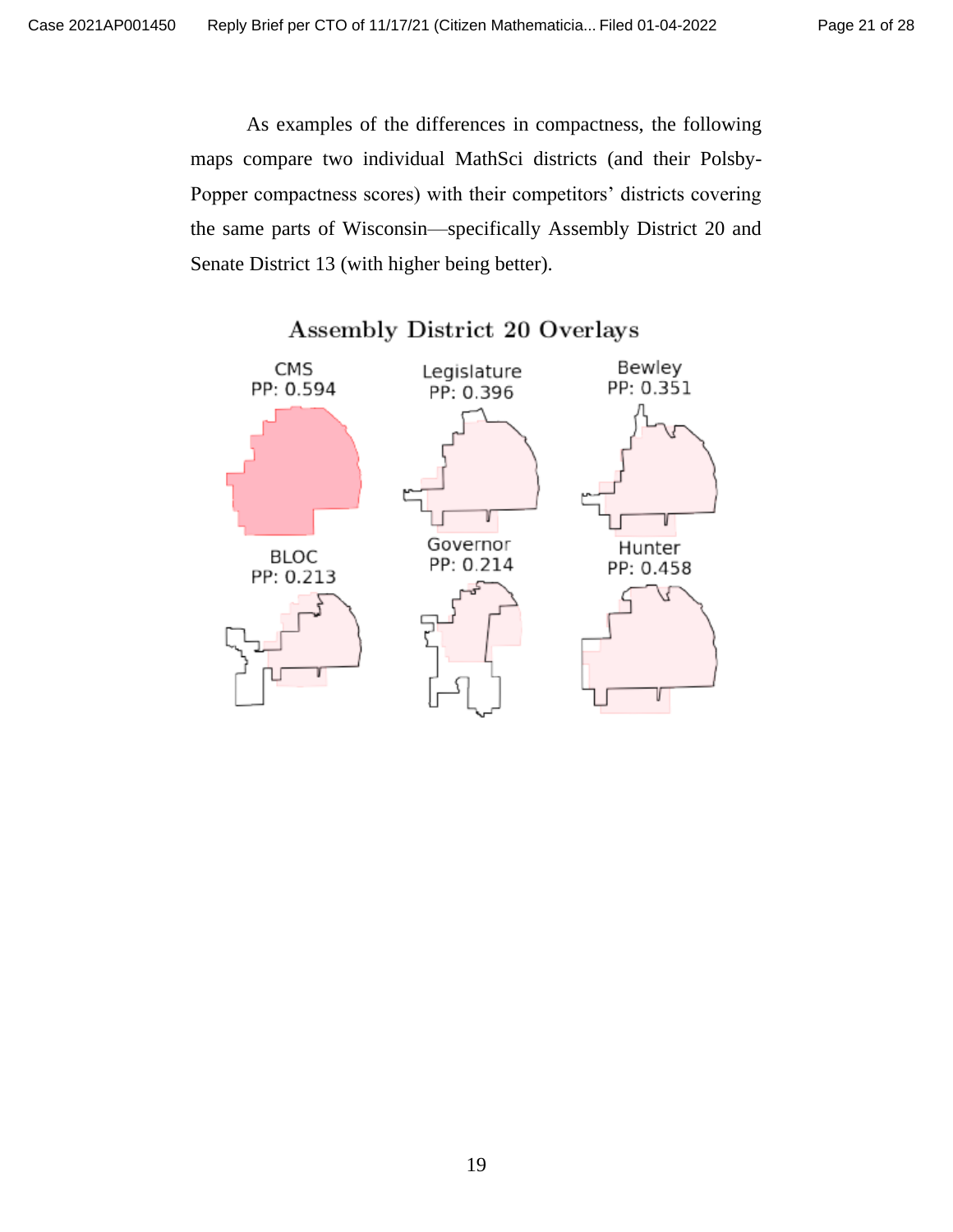

DeFord Reply Report 13–14.

Since Hunter is the only comparable map on compactness, and the MathSci Legislative Maps far outperform Hunter on population inequality and county lines, *see supra* sections II and III, the compactness factor also weighs in favor of the MathSci Legislative Maps. And although compactness is not constitutionally required for congressional districts, the MathSci Congressional Map has the best mean Polsby-Popper, mean Reock, and cut-edges scores, making it objectively the most compact congressional proposal. MathSci Resp. Br. 15.

#### **V. THE MATHSCI MAPS COMPLY WITH THE VRA.**

To guard against any potential Voting Rights Act ("VRA") liability, this Court must ensure that any maps provide racial and language-minority groups with an adequate opportunity to nominate and elect representatives of their choice in a number of districts roughly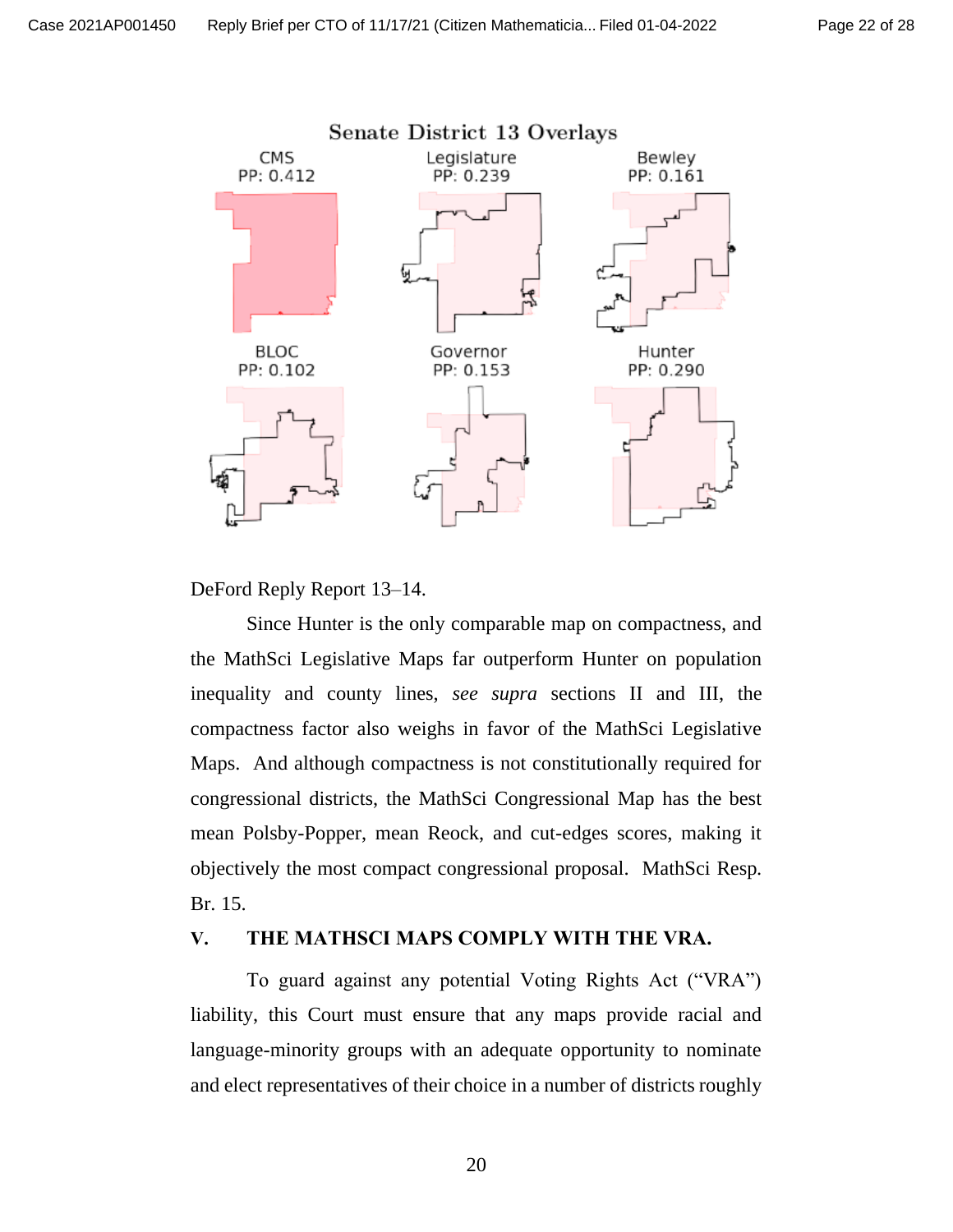proportional to their share of the State's adult citizen population. *See Johnson v. De Grandy*, 512 U.S. 997, 1008 (1994). The MathSci Maps do exactly that. Although no party contends otherwise as to the MathSci Congressional or Senate Maps, the BLOC and Hunter plaintiffs argue that the MathSci Assembly Map does not create seven assembly districts effective for Black voters. That is wrong for the reasons explained in Professor Duchin's December 15 report. Duchin Report 18–19. Because the MathSci Assembly Map contains seven Milwaukee County assembly districts that are effective for Black voters, *id.*, it provides a safe harbor against VRA liability. *See Cooper v. Harris*, 137 S. Ct. 1455, 1469–72 (2017).

#### **VI. THIS COURT SHOULD NOT PICK POLITICAL SIDES.**

This Court was clear that, in implementing a judicial remedy for malapportionment, it did not want to consider questions of "partisan fairness." Order ¶¶39–63. The Legislature, the Congressmen, and the Johnson petitioners all urged that result. Oct. 25 Legislature Br. 41– 42; Oct. 25 Congressmen Br. 23–25; Nov. 1 Johnson Br. 9. Reversing course, the Legislature now asks the Court to delve into the deeply politicized issue of incumbency protection, disguising that request as a measure of least change. Legislature Resp. Br. 28–30. The Court should flatly reject the Legislature's invitation to render political judgments about which particular incumbents should or should not be protected.

Likewise, this Court should give no stock to the bald assertion that the Legislature's plan is the "product of policymaking by Wisconsin's elected representatives." *Id.* 20. The Legislature's map just like those of the Governor and Senate Democrats—is a plan *advocated in litigation* by elected representatives, but has not been enacted into law. "It is the enacted law, not the unenacted intent, that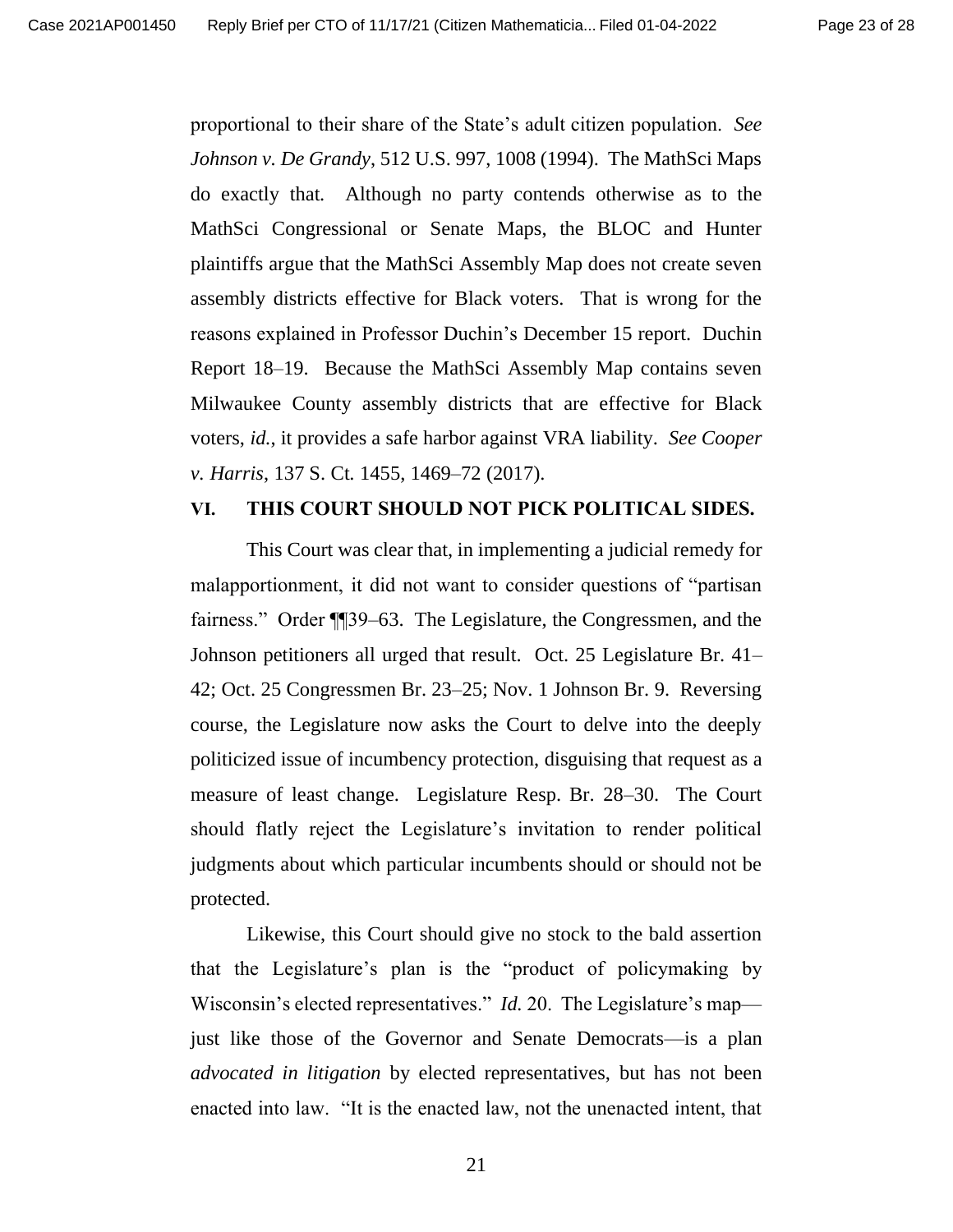is binding on the public." *State ex rel. Kalal v. Circuit Court for Dane Cnty*., 2004 WI 58, ¶ 44, 271 Wis. 2d 633, 681 N.W.2d 110; *cf. Conroy v. Aniskoff*, 507 U.S. 511, 519 (1993) (Scalia, J., concurring). As this Court already recognized, the Legislature's plan deserves no greater deference than any other. Order ¶72 n.8.

## **VII. THE MATHSCI MAPS BEST RESPECT TRADITIONAL REDISTRICTING CRITERIA.**

The MathSci Maps also best respect neutral traditional redistricting criteria.

As discussed above, in the congressional context, where only population equality and VRA compliance are strictly mandated, the MathSci Congressional Map's besting of all other proposals on adherence to county lines is highly significant, given the centrality of counties in Wisconsin's political and redistricting history. MathSci Opening Br. 17–18; *cf.* Congressmen Resp. Br. 20 n.2 (agreeing that maintaining even less critical municipal lines is "probative" when assessing congressional maps). Likewise, the MathSci Congressional Map succeeds on the key metrics for compactness, a traditional redistricting criterion for Wisconsin congressional maps. DeFord Report 12.

In the legislative context, the neutral redistricting criteria identified by the concurrence included respecting communities of interest and minimizing the number of Wisconsin residents who must wait six years to vote for a state senator. Order  $\sqrt{83} \& n.9$ . To the extent that Senate reassignments are considered, the MathSci Senate Maps score acceptably on that criterion, although (as with least change) their performance on this metric reflects a trade-off with their stricter adherence to county lines and compactness. DeFord Report 17. As to communities of interest, as multiple parties recognize, *see* Hunter

22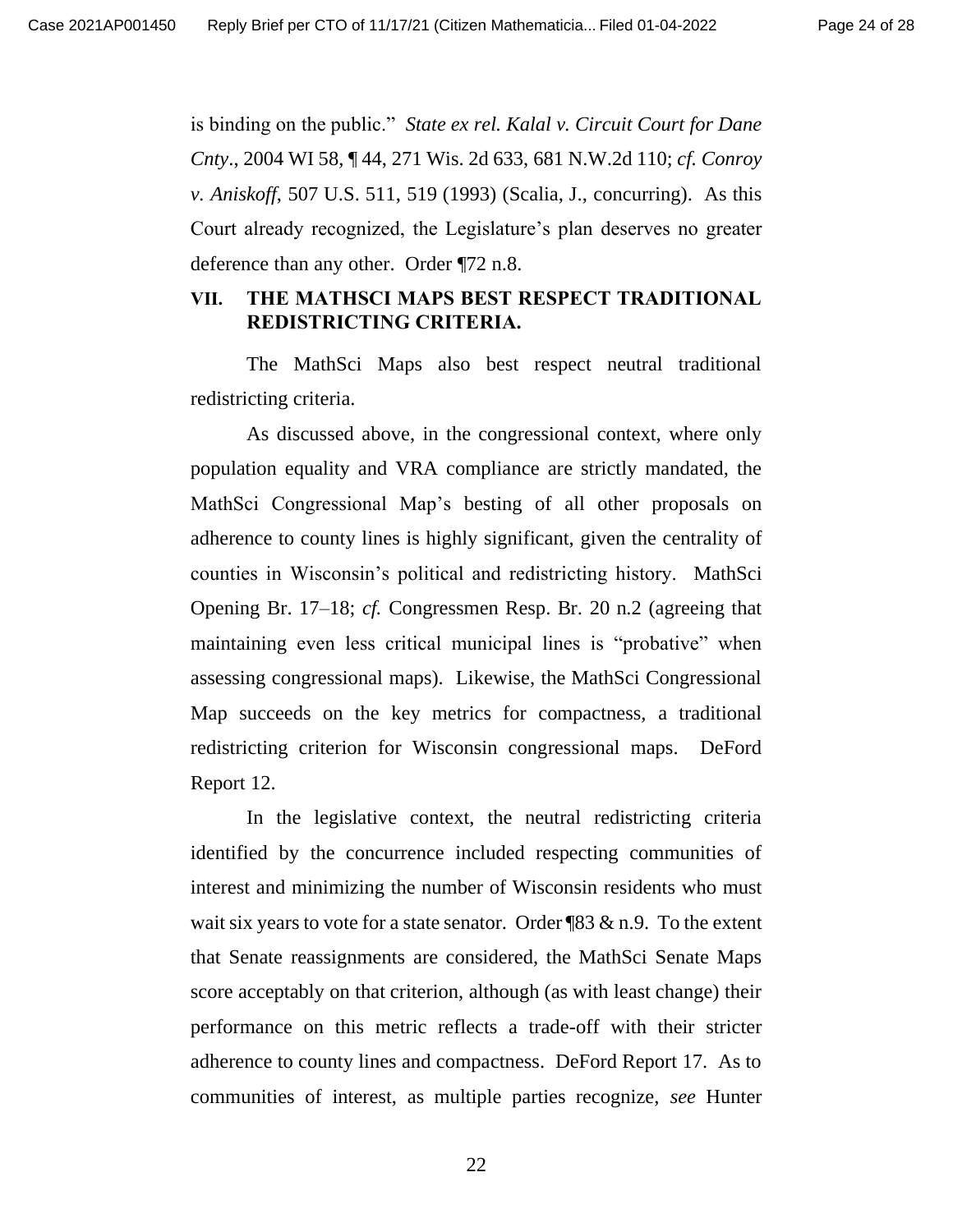Opening Br. 16–17; BLOC Resp. Br. 50, in Wisconsin these are best protected by adhering to county, town, and ward lines—which the MathSci Maps do better than any party. DeFord Report 12, 15, 18. In addition, the Citizen Mathematicians and Scientists are the only party that attempted to systematize and evaluate in a neutral way the submissions received by the People's Map Commission regarding communities of interest. Duchin Report 11, 14, 17, 20.

#### **CONCLUSION**

The Citizen Mathematicians and Scientists urge the Court to adopt their Proposed Maps.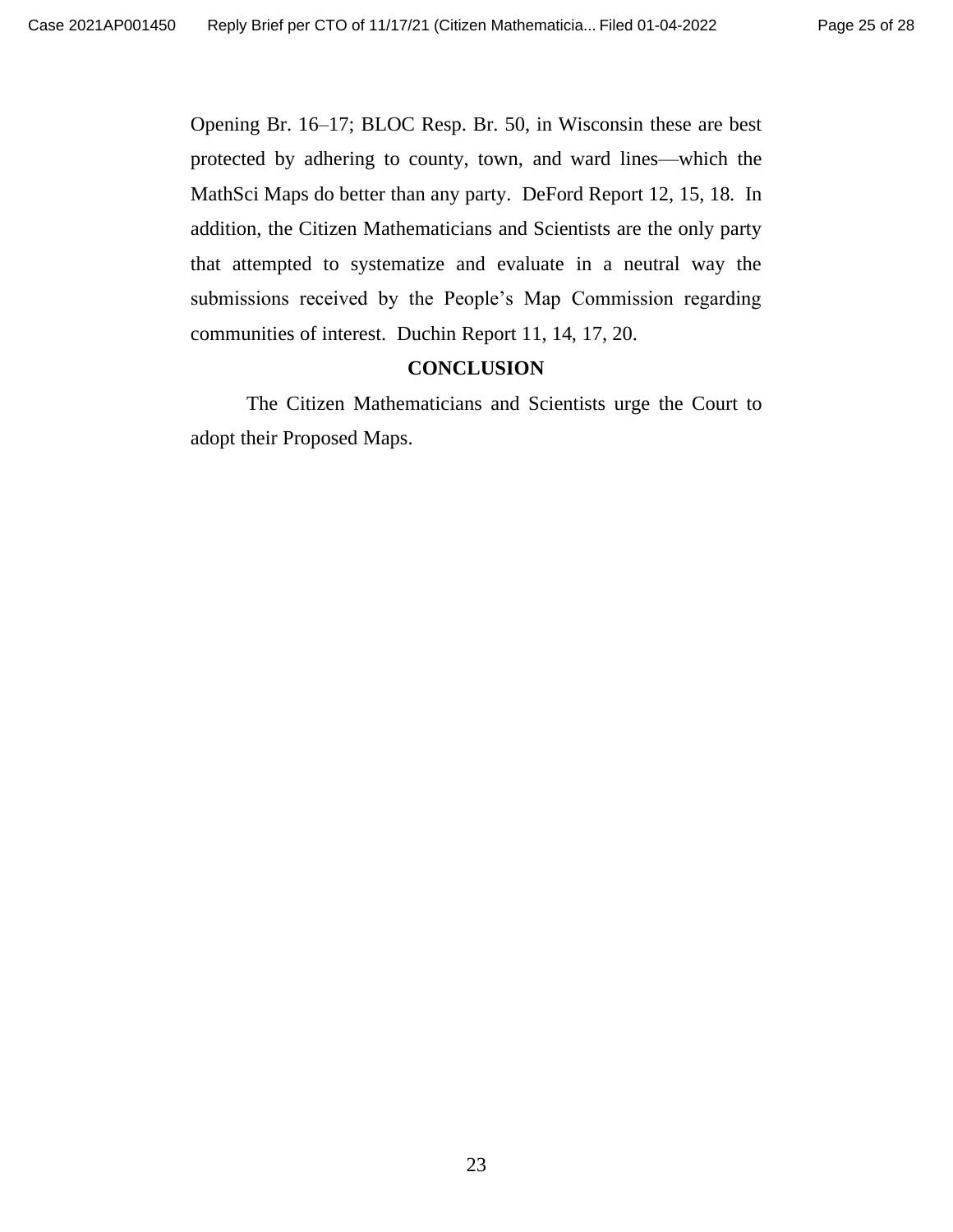BOARDMAN & CLARK LLP By

Well F. My

\_\_\_\_\_\_\_\_\_\_\_\_\_\_\_\_\_\_\_\_\_\_\_\_\_\_\_\_

Michael P. May SBN: 1011610 Sarah A. Zylstra SBN: 1033159 Tanner G. Jean-Louis SBN: 1122401 BOARDMAN & CLARK LLP 1 S. Pinckney Street, Suite 410 P.O. Box 927 Madison, WI 53701 Phone: (608) 257-9521 mmay@boardmanclark.com szylstra@boardmanclark.com tjeanlouis@boardmanclark.com

David J. Bradford \*PHV JENNER & BLOCK LLP 353 N. Clark Street Chicago, IL 60654 Phone: (312) 923-2975 dbradford@jenner.com

Jessica Ring Amunson \*PHV Sam Hirsch \*PHV Rebecca Fate \*PHV JENNER & BLOCK LLP 1099 New York Avenue, NW Washington, D.C. 20001 Phone: (202) 639-6000 jamunson@jenner.com shirsch@jenner.com rfate@jenner.com

Elizabeth Edmondson \*PHV (eedmondson@jenner.com) Olivia Hoffman \*PHV (ohoffman@jenner.com) JENNER & BLOCK LLP 1155 Avenue of the Americas New York, NY 10036 Phone: (212) 891-1600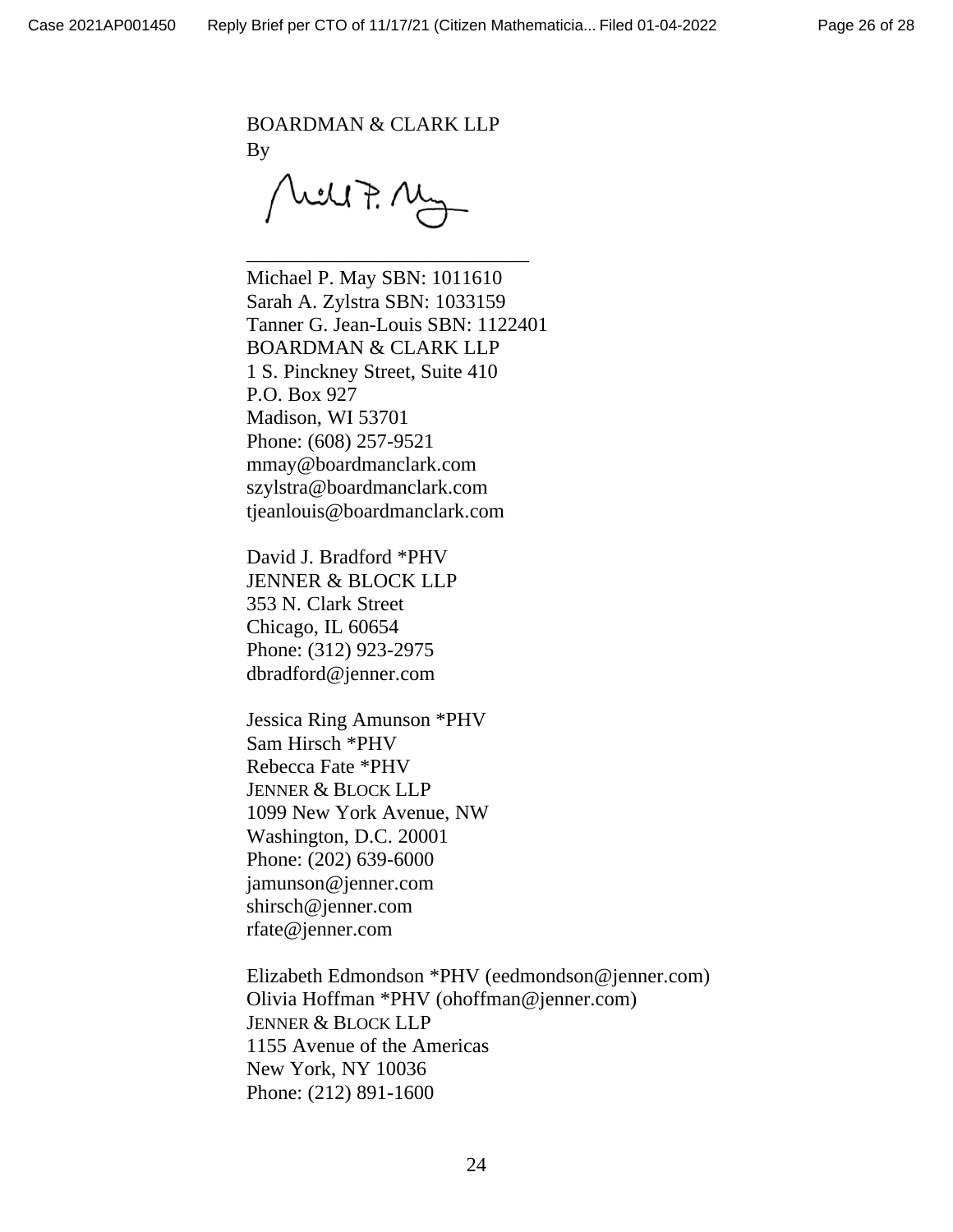## **FORM & LENGTH CERTIFICATION**

I hereby certify that this brief conforms to the rules contained in § 809.19(8)(b) and (c) for a brief produced with a proportional serif font. The length of this brief 2,721 words.

> BOARDMAN & CLARK LLP By

Well F. My

\_\_\_\_\_\_\_\_\_\_\_\_\_\_\_\_\_\_\_\_\_

Michael P. May